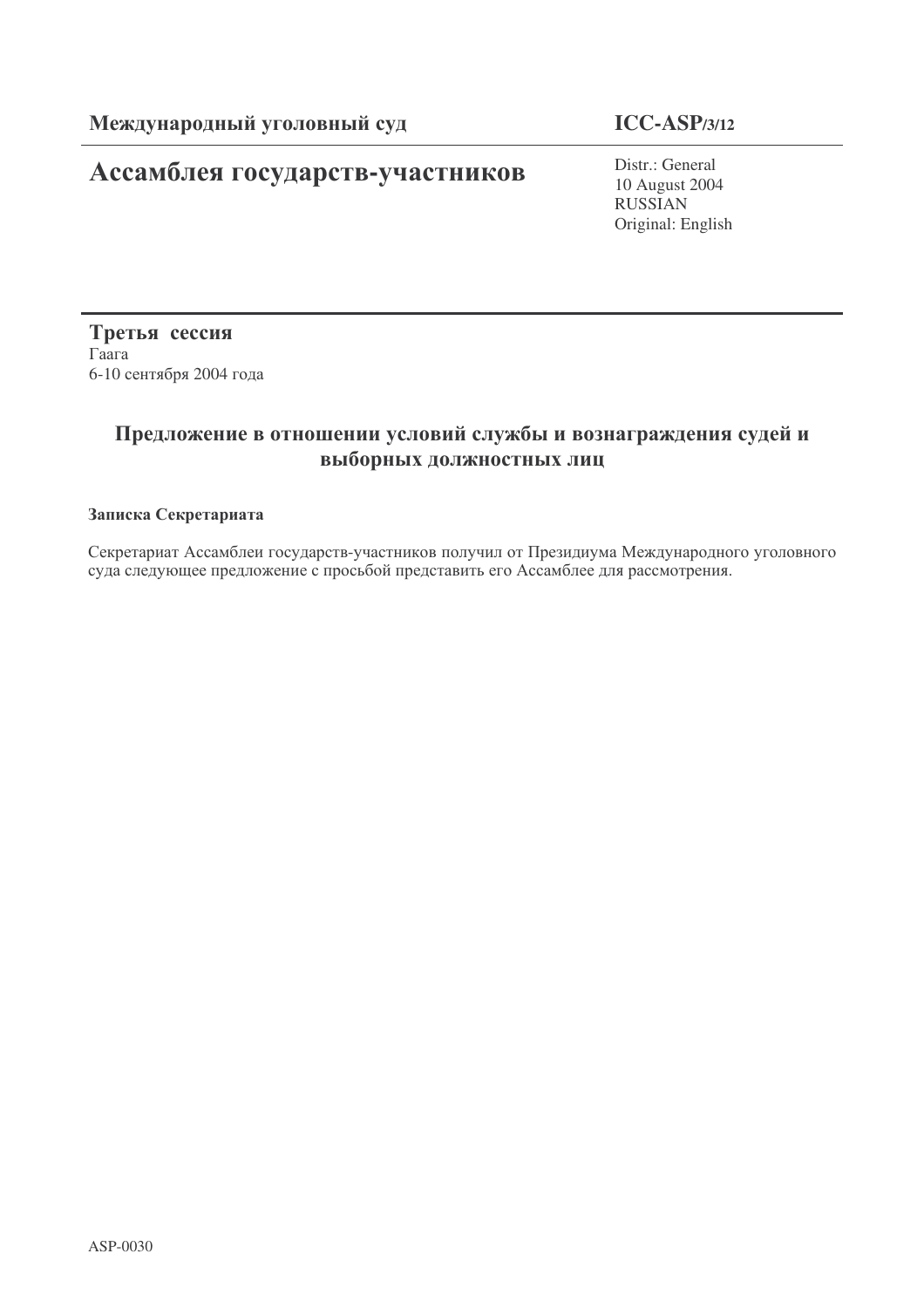# Предложение в отношении условий службы и вознаграждения судей и выборных должностных лиц

В соответствии со статьей 49 Римского статута настоящее предложение представляется  $1.$ Ассамблее государств-участников (Ассамблея) для рассмотрения и принятия решения. Оно включает:

- проект условий службы и вознаграждения судей Суда (приложение I), включая проект положений о путевых расходах и суточных судей (добавление 1), проект положений о пенсионном плане для судей (добавление 2) и меморандум по вопросу о пенсиях по нетрудоспособности и пенсиях при выходе в отставку для первых судей Суда (добавление 3);
- проект условий службы и вознаграждения Прокурора и заместителей Прокурора  $\bullet$ (приложение II), включая проект положений о путевых расходах и суточных Прокурора и заместителей Прокурора (добавление 1) и проект положений о пенсионном плане для Прокурора и заместителей Прокурора (добавление 2);
- проект условий службы и вознаграждения Секретаря (приложение III), включая проект положений о путевых расходах и суточных Секретаря (добавление 1) и проект положений о пенсионном плане для Секретаря (добавление 2);

Условия службы судей были утверждены Ассамблеей в ходе ее первой сессии в сентябре  $2.$ 2002 года в приложении VI к бюджету на первый финансовый период Суда (ICC-ASP/1/3) и были пересмотрены и переизданы Ассамблеей в ходе ее второй сессии в сентябре 2003 года в части III.А документа ICC-ASP/2/10. Тем не менее, при применении условий службы судей выявилось, что в документе не учтены такие важные вопросы, как местожительство, пенсия по нетрудоспособности и пособие для ребенка. После проведения дополнительного анализа и корреляции с условиями службы судей Международного Суда и международных уголовных трибуналов по бывшей Югославии и Руанле настоящее предложение было составлено для внесения ясности и, там, где это целесообразно, изменений в положения части III.А.

Хотя в предлагаемом проекте учтены упомянутые выше пробелы, в нем не рассматривается тот  $\mathcal{E}$ факт, что несоответствие в сроках полномочий первых судей Суда по-видимому ведет к неравенству в отношении их прав на пенсии по нетрудоспособности и при выходе в отставку. В содержащемся в приложении I меморандуме делается попытка исправить это положение путем наделения первых судей Международного уголовного суда (МУС) правами на равные пособия в отношении пенсии при выходе в отставку и пенсии по нетрудоспособности.

В соответствии со статьей 49 Статута Ассамблея государств-участников может также принять  $\overline{4}$ . решение об условиях службы Прокурора и заместителей Прокурора. Это предложение, прилагаемое в качестве приложения II, основано на условиях службы судей и скорректировано для отражения соответствующего статуса Прокурора и заместителей Прокурора, а также их полномочий и привилегий.

5. Условия службы Секретаря составлены аналогично условиям службы судей. Однако при расчете пенсии при выходе в отставку Секретаря учитывается различная продолжительность срока полномочий Секретаря. Кроме того, поскольку должность заместителя Секретаря не предусмотрена в проекте бюлжета Сула, содержащимся в приложении III локументом эта лолжность не охватывается. В соответствующее время к этому вопросу необходимо будет вернуться.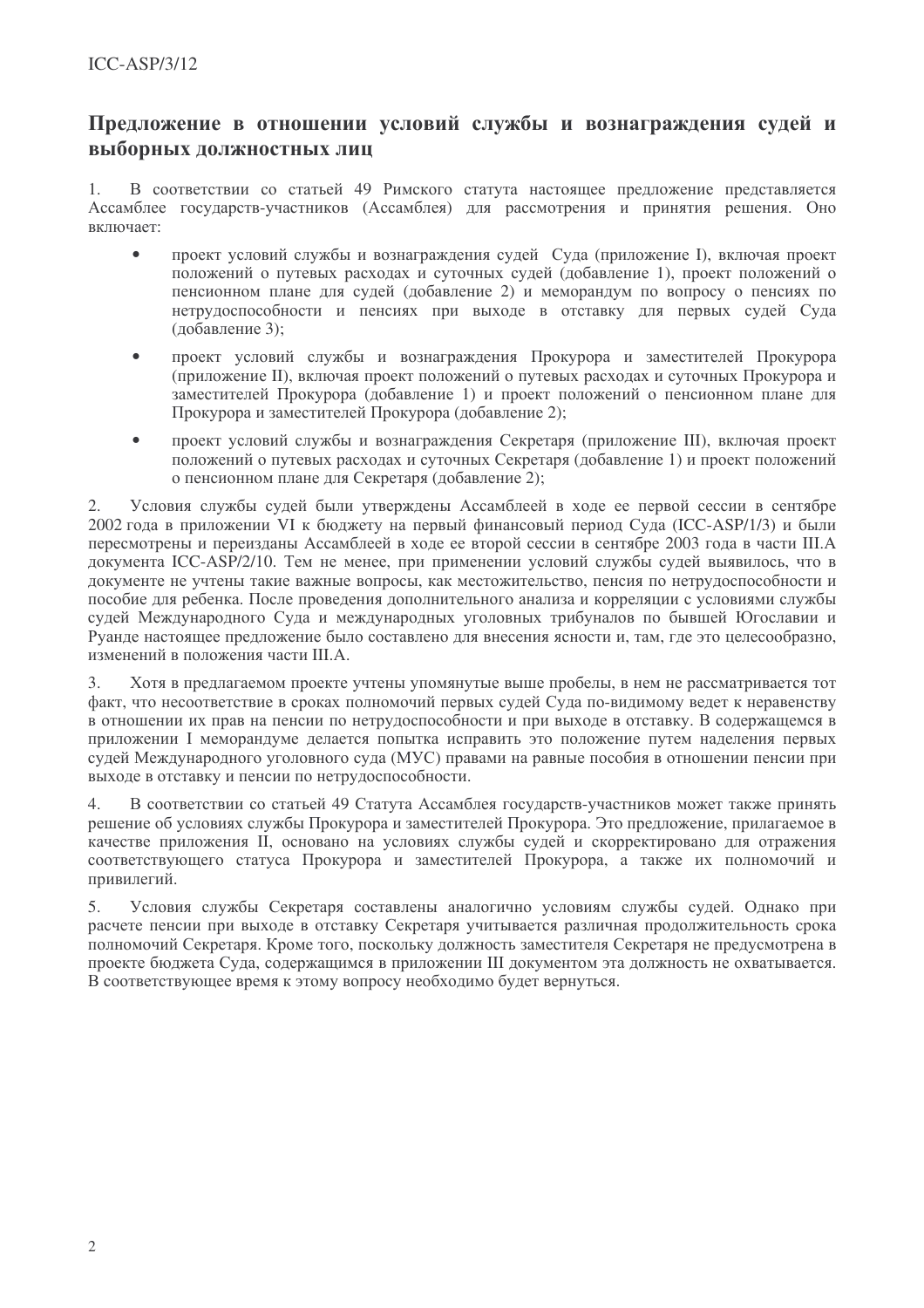## Приложения

Приложение I Проект условий службы и вознаграждения судей Международного уголовного суда

> Добавление 1 Проект положений о путевых расходах и суточных судей Международного уголовного суда

> Добавление 2 Проект положений о пенсионном плане для судей Международного уголовного суда

> Добавление 3 Меморандум по вопросу о пенсиях по нетрудоспособности и пенсиях при выходе в отставку для первых судей Суда

- Приложение II Проект условий службы и вознаграждения Прокурора и заместителей Прокурора Международного уголовного суда
	- Добавление 1 Проект положений о путевых расходах и суточных Прокурора и заместителей Прокурора Международного уголовного суда
	- Добавление 2 Проект положений о пенсионном плане для Прокурора и заместителей Прокурора Международного уголовного суда
- Приложение III Проект условий службы и вознаграждения Секретаря Международного уголовного суда
	- Добавление 1 Проект положений о путевых расходах и суточных Секретаря Международного уголовного суда
	- Добавление 2 Проект положений Секретаря о пенсионном плане ДЛЯ Международного уголовного суда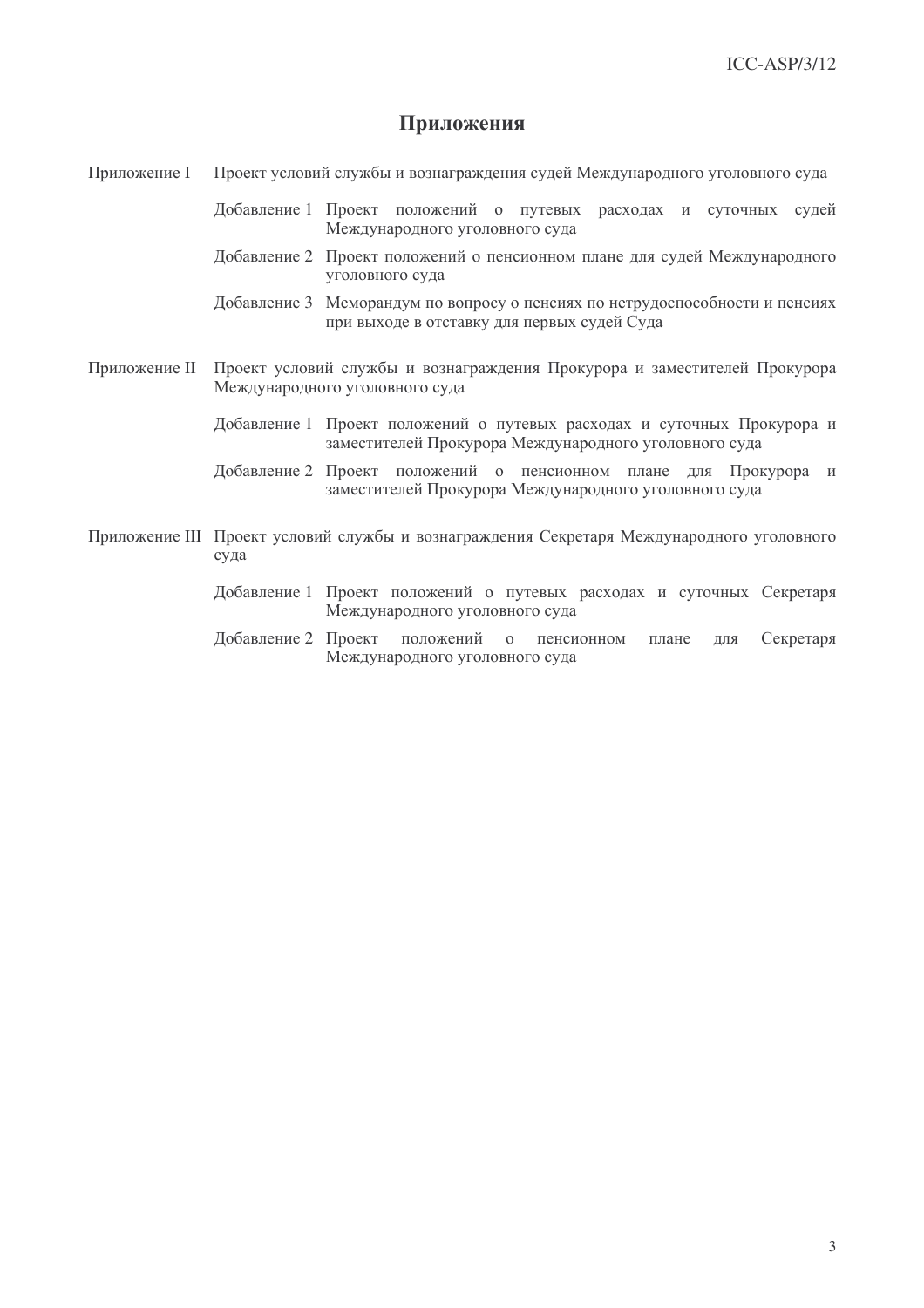# **Приложение I**

# Проект условий службы и вознаграждения судей Международного уголовного суда

## Релакционное примечание, относящееся к приложению I (включая добавления 1 и 2):

Текст, данный более мелким шрифтом курсивом и жирным шрифтом, касается положений части Ш.А локумента ICC-ASP/2/10 (именуемой далее частью Ш.А) – Условия службы и вознаграждения судей Международного уголовного суда.

Текст, данный более мелким шрифтом с подчеркиванием, касается положений документов, где излагаются условия службы судей Международного Суда (МС) и Международного уголовного трибунала по бывшей Югославии (МТБЮ), принятых Генеральной Ассамблеей Организации Объелиненных Наций.

Текст, данный более мелким шрифтом курсивом, представляет собой справочную информацию,

Условия службы и вознаграждения судей включают основополагающие условия службы судей Международного уголовного суда (именуемого далее Судом) в соответствии со статьями 35 и 49 Римского статута, приложением VI бюджета на первый финансовый период Суда (ICC-ASP/1/3, часть III, приложение VI), утвержденные Ассамблеей государств-участников (именуемой далее Ассамблеей) на ее первой сессии в сентябре 2002 года и пересмотренные и переизданные в части Ш.А документа ICC-ASP/2/10, принятого Ассамблеей на ее второй сессии в сентябре 2003 года.

#### I. Использование терминов

"Судья" означает судью Суда по смыслу статьи 35 Римского статута, который выполняет свои  $1.$ функции на постоянной основе.

"Годовой оклад" для цели расчета пенсионного пособия означает годовое вознаграждение без 2. каких-либо надбавок, которое было установлено Ассамблеей и которое получал судья на момент прекращения службы.

Аналогично пункту 2 статьи 5 Пенсионного плана МС; пункту 2 статьи 5 Пенсионного плана МТБЮ. Важно для иели начисления пенсии.

"Супруг (супруга)" означает партнера по браку, признанному действительным согласно  $\mathfrak{Z}$ . законодательству страны гражданства судьи, или по юридически признанному семейному партнерству, оформленному судьей в виде договора согласно законодательству страны его или ее гражданства.

В соответствии с документом UN ST/SGB/2004/4 от 20 января 2004 года. По просьбе ряда судей МУС.

#### **II.** Местожительство судей

 $1.$ Судьи поселяются в Нидерландах в достаточной близости от места нахождения Суда, с тем чтобы иметь возможность немедленно прибыть в Суд для выполнения своих обязанностей согласно Римскому статуту и Правилам процедуры и доказывания.

В Римском статуте оставлен открытым вопрос о местожительстве судей, выполняющих свои функции на постоянной основе. В сноске приложения VI бюджета на первый финансовый период Суда говорится (см. часть III.А документа ICC-ASP/2/10 [в дальнейшем именуется "часть III.А"], стр. 225), что этот вопрос оставлен по Римскому статуту на усмотрение судей. Президиум пришел к выводу о том, что соображения практического характера требуют, чтобы судьи МУС проживали в непосредственной близости от Суда.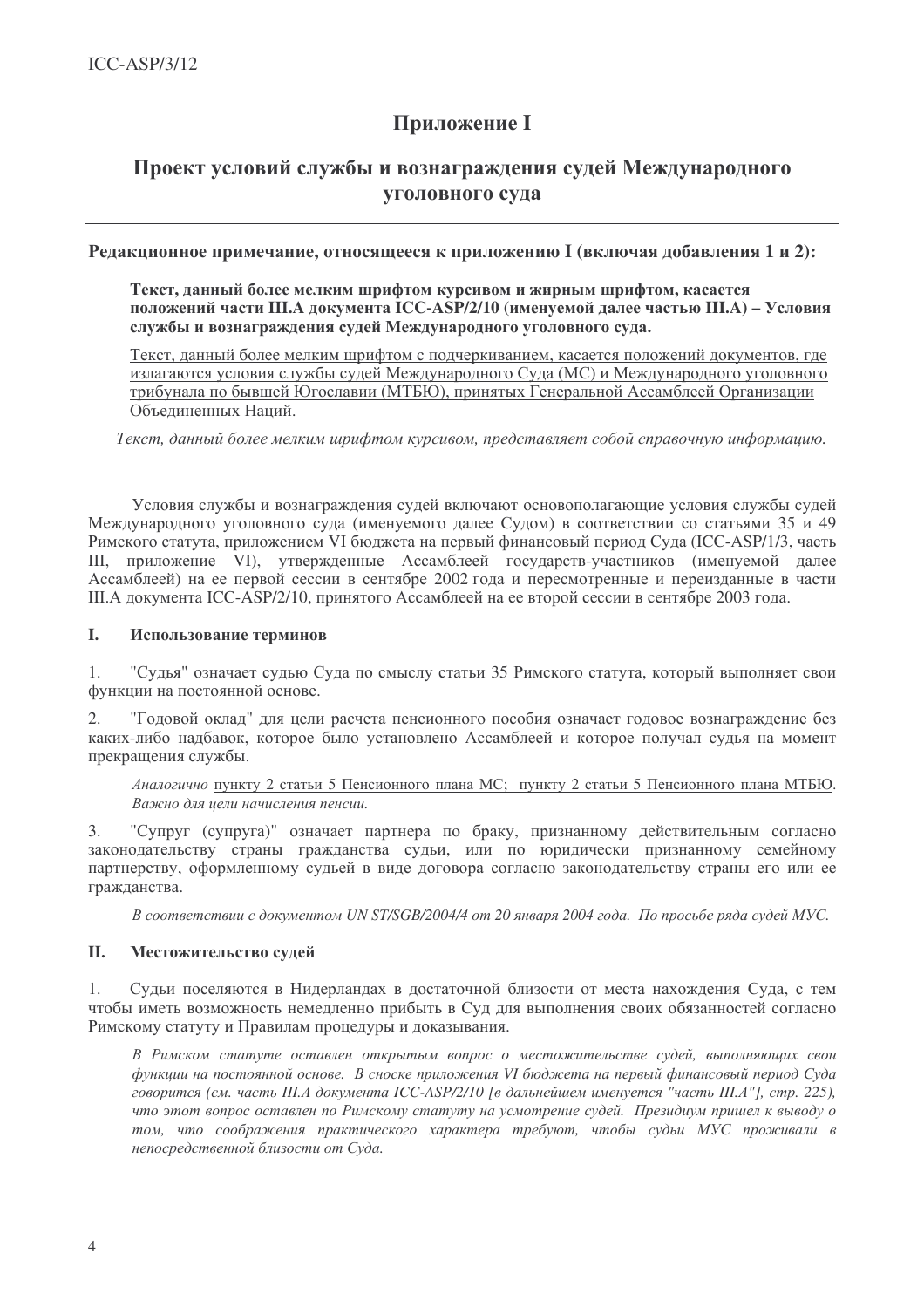$2.$ Статус местожительства определяется как обзаведение постоянным жильем путем его приобретения или долгосрочной аренды в сочетании с заявлением соответствующего судьи о его статусе постоянного жителя.

Статья 7 (b) Общих условий МТБЮ; у МС подобное положение отсутствует, поскольку только от Председателя Суда требуется проживание в месте пребывания Суда в соответствии со статьей 22 его Статута.

## Ш. Вознаграждение

 $1.$ Годовое вознаграждение судьи составляет 180 000 евро (нетто). Часть III.А. пункт 1.

 $2.$ Председатель получает специальную надбавку, выплачиваемую из расчета десяти Если брать указанное выше (10) процентов от ежегодного вознаграждения Председателя. вознаграждение в размере 180 000 евро (нетто), то специальная годовая надбавка составляет 18 000 евро (нетто).

### Часть III.А. пункт 2.

Первый или второй вице-председатель или, в исключительных обстоятельствах, любой другой  $\mathcal{E}$ судья, которому поручено исполнять обязанности Председателя, имеет право на специальную надбавку в размере 100 евро (нетто) в сутки при исполнении обязанностей Председателя, но не более 10 000 евро в год.

Часть Ш.А. пункт 3, со следующим добавлением: "в исключительных обстоятельствах, любой другой судья, которому поручено исполнять обязанности Председателя", с тем чтобы предусмотреть все возможные случаи.

#### IV. Путевые расходы и суточные

Судья имеет право на оплату путевых расходов и выплату суточных, как это установлено в 1. положениях о путевых расходах и суточных судей Международного уголовного суда, которые прилагаются в качестве добавления 1 к настоящему документу.

Частично установлены в части III.А, пункт 7 и далее - более подробно см. добавление 1.

#### $V_{\star}$ Пенсионный план

 $1<sub>1</sub>$ Судья приобретает после выхода в отставку право на получение пенсии, как это установлено в положениях о пенсионном плане для судей Международного уголовного суда, которые прилагаются в качестве добавления 2 к настоящему документу.

Частично установлены в части III.А, пункт 5 - более подробно см. добавление 2.

 $2.$ Выплачиваемые пенсии автоматически корректируются в том же процентном соотношении и с той же даты, что и вознаграждение.

Часть III.А, пункт 5 (е).

### VI. Пенсия для вдов/вдовцов

 $1.$ В случае смерти судьи или бывшего судьи вдова (вдовец) получает право на пенсию для вдовы (вдовца), как это установлено в положениях о пенсионном плане для судей Международного уголовного суда, прилагаемых в качестве добавления 2 к настоящему документу.

Часть III.А, пункт 5 (d) - более подробно см. добавление 2.

## VII. Пособие для ребенка

1. После смерти судьи или бывшего судьи  $e_{\Gamma}$ или ее родной или законно усыновленный/удочеренный ребенок имеет право на пособие для ребенка, как это установлено в положениях о пенсионном плане для судей Международного уголовного суда, прилагаемых в качестве добавления 2 к настоящему документу.

Более подробно см. добавление 2. В соответствии с положением о пособии на детей, предусмотренном для судей МС и МТБЮ.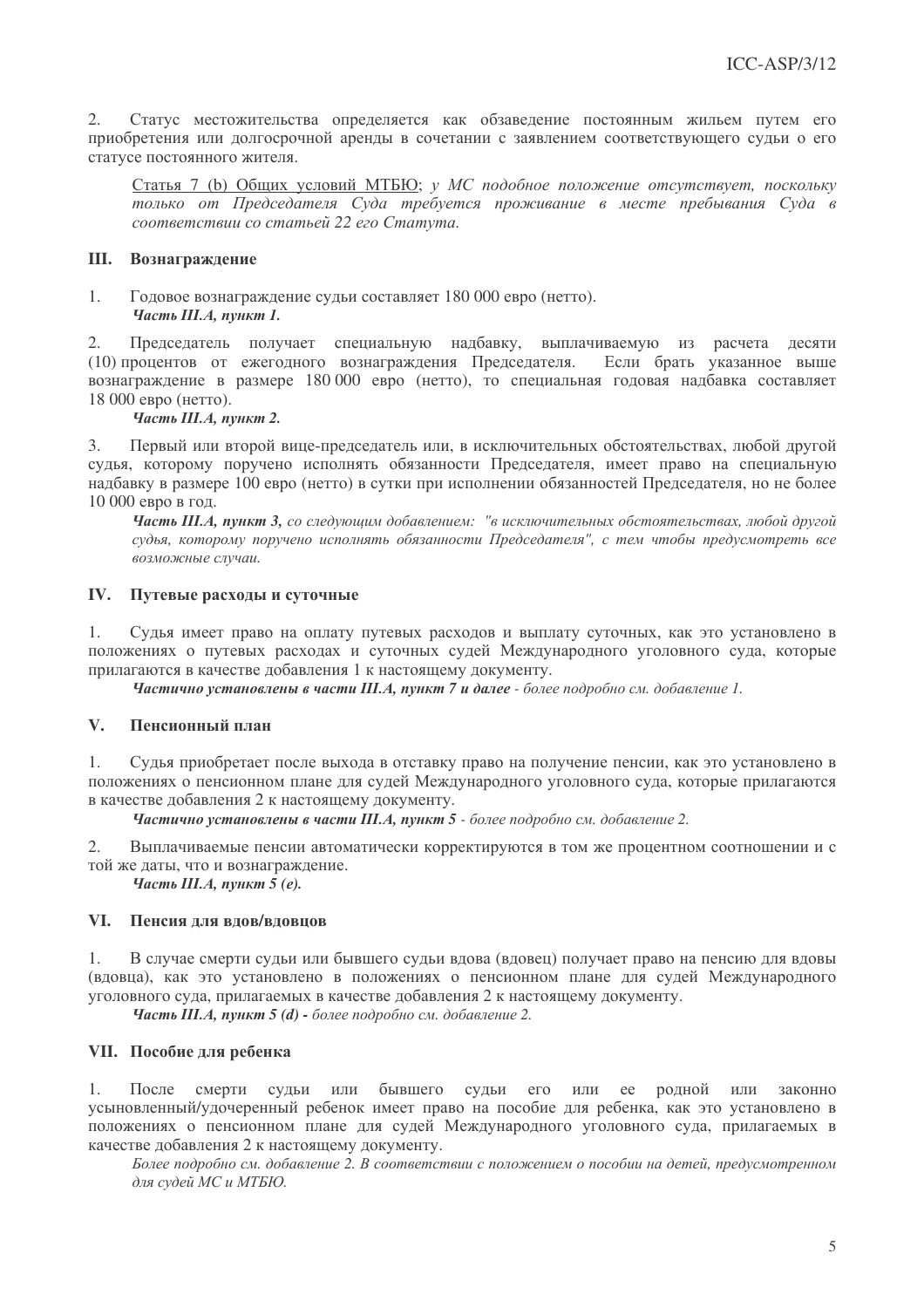## VIII. Пособие в связи с потерей кормильца

 $1<sub>1</sub>$ В случае смерти сульи имеющий (ие) право на получение пособия переживший (ие) кормильца иждивенец(цы), в соответствии с приводимым в пункте 2 ниже определением, получает(ют) компенсацию в форме единовременной выплаты, эквивалентной месячному базовому вознаграждению за каждый год службы, которая ограничивается минимальной выплатой, эквивалентной базовому вознагражлению за один месяц, и максимальной выплатой, эквивалентной базовому вознаграждению за девять месяцев.

Статья 5 (а) Общих условий МТБЮ. Рекомендовано Генеральным секретарем в документе А/52/520 от 22 октября 1997 года и утверждено Генеральной Ассамблеей в резолюции A/RES/53/214 от 11 февраля 1999 года.

 $2.$ Лля целей пункта 1 выше пережившие кормильца иждивенцы, имеющие право на получение пособия, включают влову (вловца) сульи, при условии, что влова (вловец) состояла (состоял) в браке с сульей на лату смерти сульи, а также ролных или законно усыновленных/удочеренных летей покойного сульи, не состоящих в браке и не лостигших возраста лвалцати одного (21) года на дату смерти сульи.

Статья 5 (b) Обших условий МТБЮ. Рекомендовано Генеральным секретарем в документе А/52/520 от 22 октября 1997 года и утверждено Генеральной Ассамблеей в резолюции A/RES/53/214 от 11 февраля 1999 года.

### IX. Пособие на образование

 $1<sub>1</sub>$ Сульи имеют право на пособие на образование лля своих летей, эквивалентное тому, которое применимо к должностным лицам Организации Объединенных Наций.

Часть III.А, пункт 4.

#### X. Медицинское страхование

 $1.$ Судьи сами определяют условия и формы своего медицинского страхования. Часть III.А, пункт 6.

## **XI.** Отпуск

Этот вопрос не регламентируется четким образом ни в условиях для МС, ни в условиях для МТБЮ. В то же время он имеет важное значение для эффективного выполнения административных функций/управления.

 $1.$ Ежегодный отпуск судей накапливается из расчета восьми (8) недель в год. Отпуск может предоставляться в соответствии с процедурой, подлежащей согласованию судьями, и в соответствии с ежегодным решением, принимаемым на пленарном заседании судей по вопросу о сроке, на который в работе Суда будет объявлен перерыв.

Ежегодный отпуск может накапливаться, при условии, что на следующий год переносится не более восемнадцати (18) недель такого отпуска.

### **XII.** Вступление в силу

Новое положение

 $1.$ Условия службы и вознаграждения судей Международного уголовного суда, включающие основополагающие условия службы судей, установленные в настоящем документе, включая добавления к нему, вступают в силу после принятия настоящего документа Ассамблеей.

После принятия Ассамблеей настоящим документом отменяются условия службы и  $2.$ вознаграждения судей, выполняющих свои функции на постоянной основе, установленные в части Ш.А документа ICC-ASP/2/10.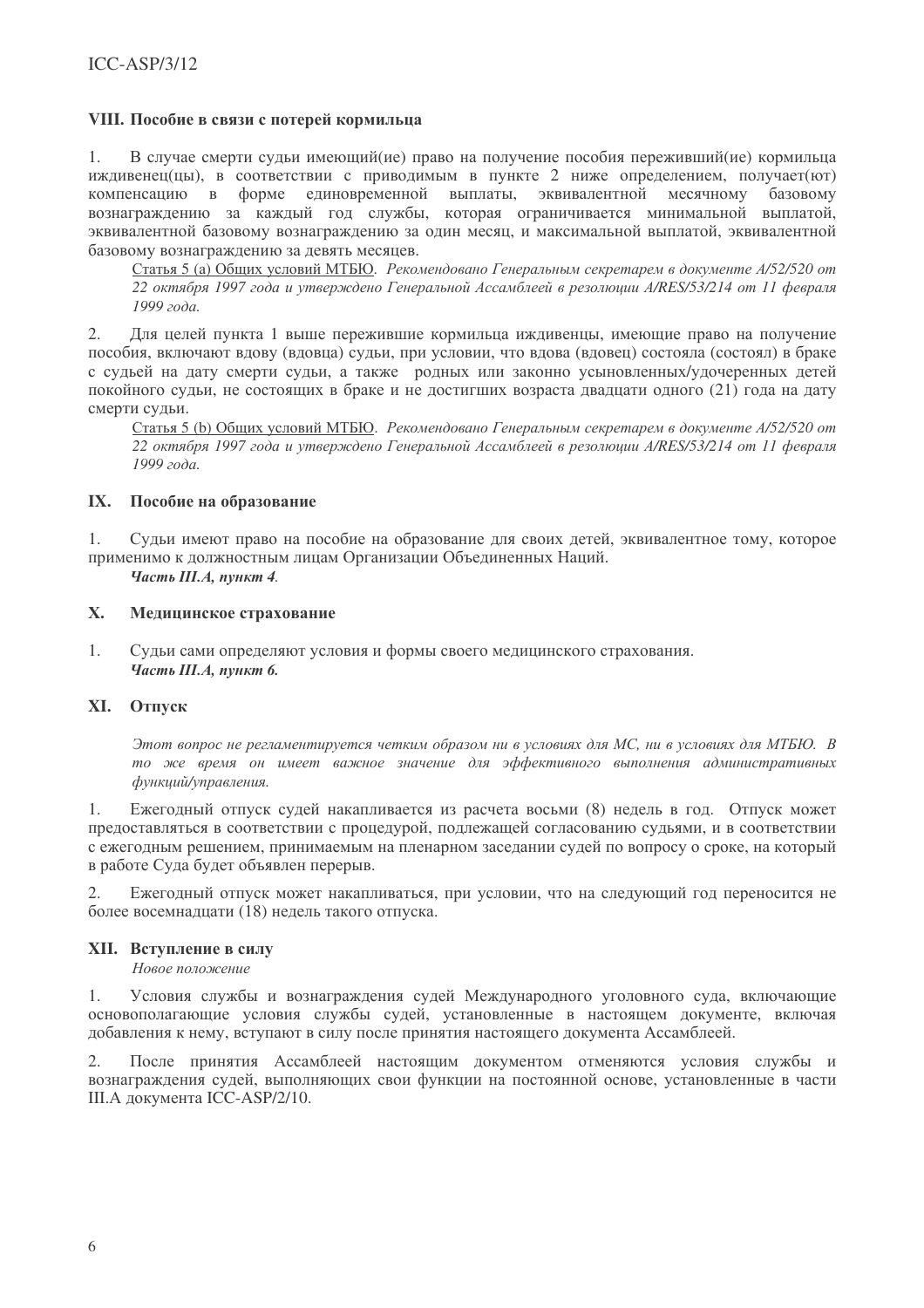## XIII. Изменения

 $1.$ Условия службы и вознаграждения судей Международного уголовного суда пересматриваются Ассамблеей в случае возникновения такой практической необходимости после пересмотра Генеральной Ассамблеей Организации Объединенных Наций условий службы судей Международного Суда.

.<br>Поскольку Ассамблея ссылается на условия службы МС, целесообразным представляется пересматривать условия службы судей Суда с аналогичной периодичностью.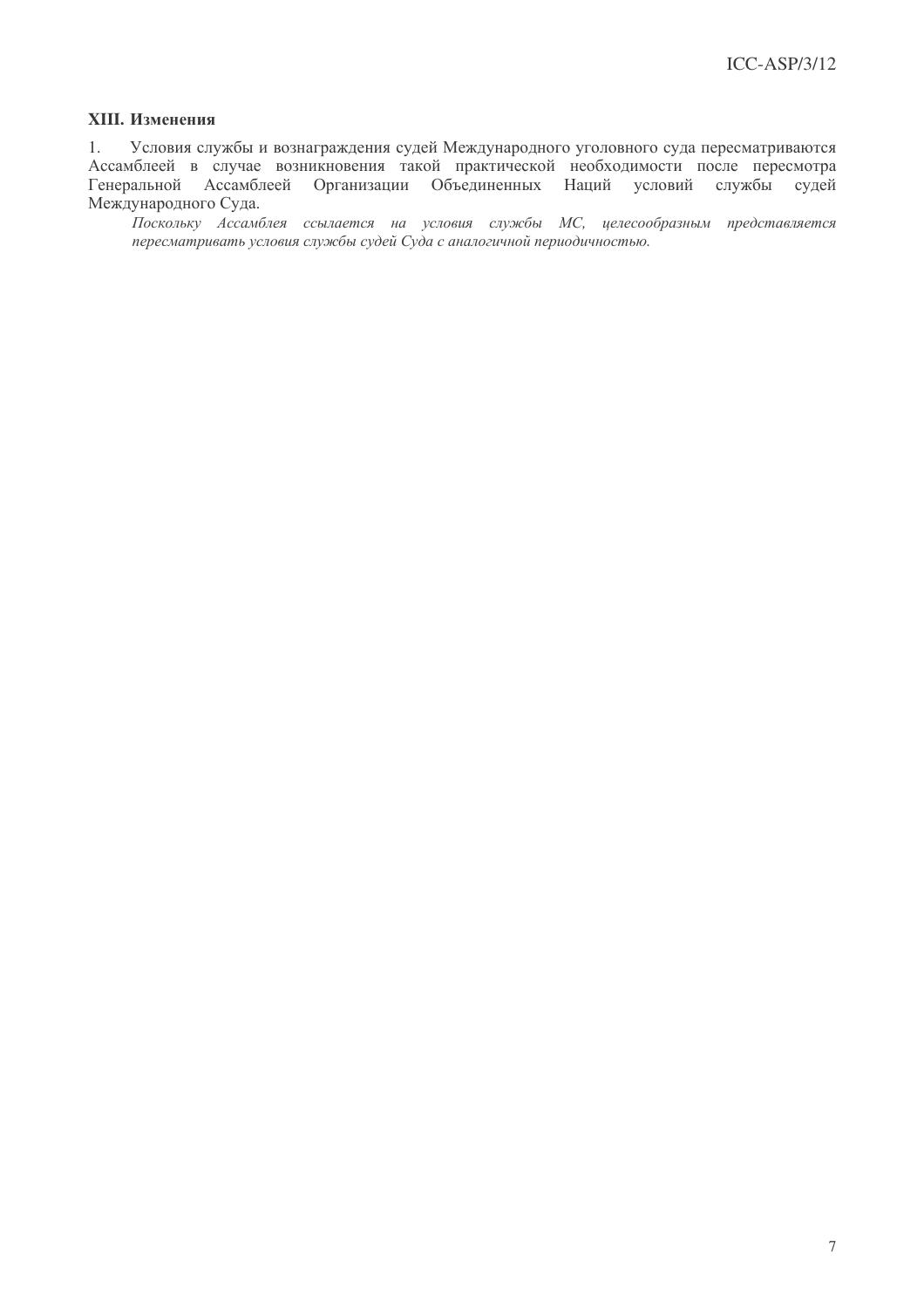# Добавление 1

# Проект положений о путевых расходах и суточных судей Международного уголовного суда

## **Статья I** Путевые расхолы

Суд в соответствии с условиями, изложенными в настоящих положениях, оплачивает судьям  $1.$ путевые расхолы, связанные с наллежащим образом разрешенными поезлками. Наллежашим образом разрешенными поездками судей являются следующие:

Пункт 1 статьи 1 Положений о путевых расходах и суточных МС; пункт 1 статьи 1 Положений о путевых расходах и суточных МТБЮ.

- $a)$ поездка от местожительства, заявленного им или ею во время назначения на службу, до места пребывания Суда в связи с переменой местожительства; Часть III.А, пункт 7 (а).
- поездка раз в два календарных года, считая с года назначения, от места пребывания Суда  $b)$ к месту, заявленному им или ею при назначении на службу в качестве местожительства, и обратно:

Часть III.А. пункт 7 (с).

 $\mathbf{c}$ ) поездка по истечении его или ее срока службы от места пребывания Суда к месту, заявленному им или ею во время назначения в качестве местожительства, или в любое другое место при условии, что расходы по такой поездке не превышают расходов по поездке в то место, которое было во время назначения заявлено им или ею в качестве местожительства:

Часть III.А, пункт 7 (d).

когда супруга/супруг и/или дети судьи, находящиеся на его/ее иждивении, проживают с ним или ею в месте пребывания Суда, Суд возмещает путевые расходы, связанные с поездками, которые указаны в подпунктах (a), (b) и (c) настоящего пункта;

## Часть III.А. пункт  $7(e)$ .

другие официальные поездки, совершаемые с разрешения Председателя Суда.  $\overline{d}$ Положения о путевых расходах и суточных МС, пункт 1 (f) статьи I; Положения о путевых расходах и суточных МТБЮ, пункт 1 (е) статьи 1.

Во всех случаях путевые расходы, возмещаемые Судом, включают расходы на фактически 2. совершенные поездки при условии, что эти расходы не превышают следующих максимальных причитающихся сумм:

Положения о путевых расходах и суточных МС, пункт 2 статьи 1; Положения о путевых расходах и суточных МТБЮ, пункт 2 статьи 1.

- расходы на проезд бизнес-классом, включая расходы, обычно связанные с поездкой. a) Расходы на провоз багажа, превышающего весом или размером тот багаж, за который обычно перевозчиком дополнительная плата не взимается, к путевым расходам не относятся, за исключением тех случаев, когда провоз дополнительного багажа вызван служебной необходимостью; Часть III.А, пункт 8.
- $b)$ поездки совершаются с использованием наиболее экономичных и оптимальных по затрачиваемому времени средств транспорта и маршрутов. Поездки на других условиях могут разрешаться Председателем Суда ввиду особых обстоятельств.
	- В соответствии с подпунктами (а), (b) и (c) пункта 2 статьи 1 Положений о путевых расходах и суточных МС, а также подпунктами (а), (b) и (с) пункта 2 статьи 1 Положений о путевых расходах и суточных МТБЮ.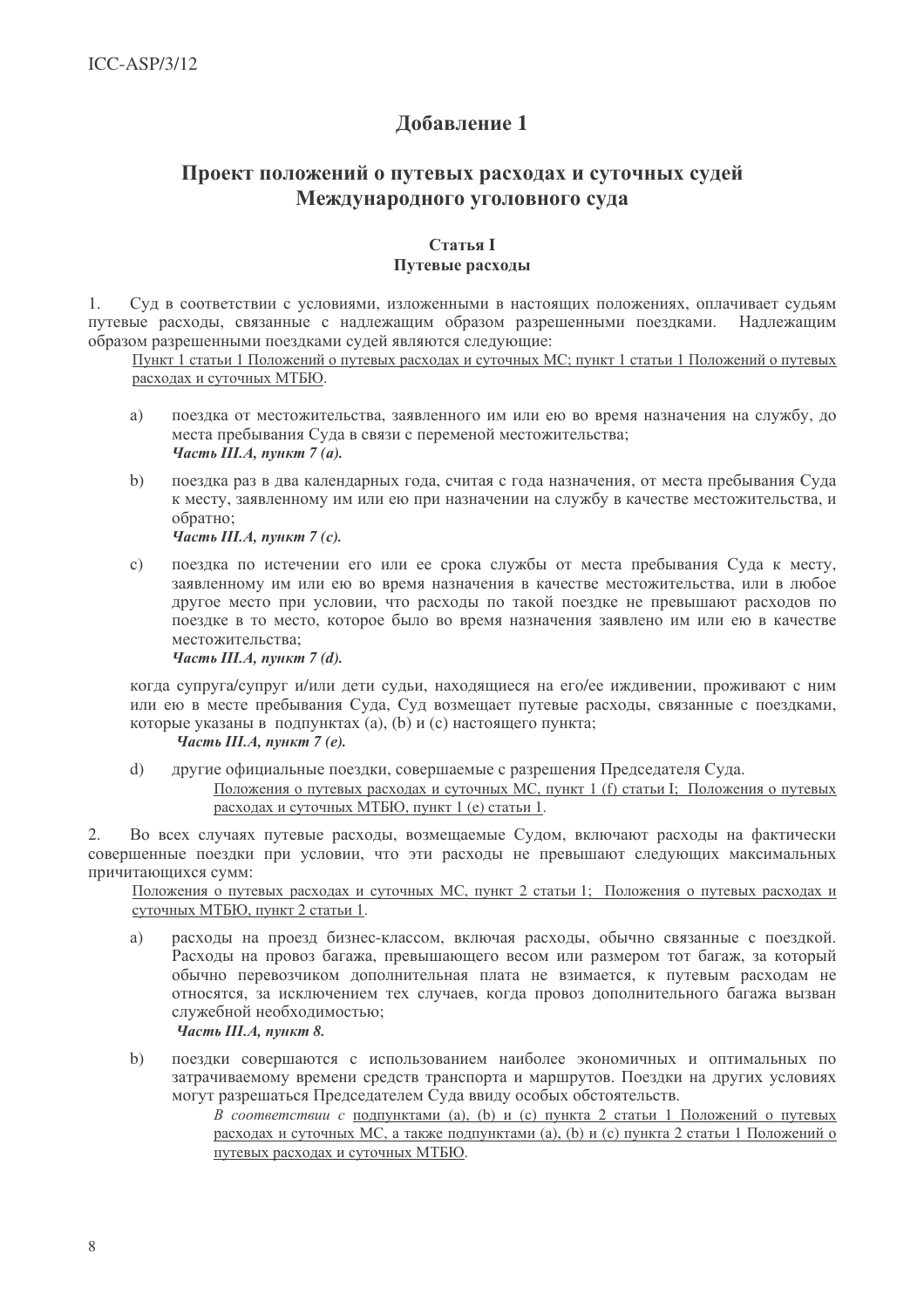## Статья II Суточные

Суточные выплачиваются судье в служебных поездках в соответствии с подпунктами (а), (с) и  $\mathbf{1}$ (d) пункта 1 статьи I настоящего добавления. Считается, что суточные покрывают все расходы на питание, размешение, местный транспорт, чаевые и прочие личные расходы.

Пункт 1 статьи 2 Положений о путевых расходах и суточных МС; пункт 1 статьи 2 Положений о путевых расходах и суточных МТБЮ.

Суточные выплачиваются в соответствии с условиями и нормами, аналогичными стандартным  $2.$ нормам суточных при поездках, применяемым к должностным дицам Организации Объединенных Наций, плюс сорок (40) процентов, т.е. в общей сложности сто сорок (140) процентов, которые предусмотрены в административной инструкции, касающейся официальных поездок сотрудников Сула. Эта норма может быть сокрашена в случае оплаты пансиона и/или гостиницы принимающей стороной. Суточные обычно выплачиваются в евро.

Пункт 2 статьи 2 Положений о путевых расходах и суточных МС; пункт 2 статьи 2 Положений о путевых расходах и суточных МТБЮ.

По истечении определенного срока пребывания в каком-либо месте размеры суточных  $\mathcal{E}$ уменьшаются в соответствии с требованиями общей системы Организации Объединенных Наций.

В соответствии с нормой общей системы Организации Объединенных Наций. Применяемые нормы публикуются Комиссией по международной гражданской службе в ее ежемесячных ииркулярах: **ICSC/CIRC/DSA.** 

Когда судью, совершающего служебную поездку в соответствии с подпунктами (а), (b) или (с) 4. пункта 1 статьи I настоящего добавления, сопровождают супруга/супруг и/или дети, находящиеся на его/ее иждивении, соответствующему судье выплачиваются суточные на каждого иждивенца в размере половины от той суммы, которая причитается ему самому за эту поездку; когда состоящие на иждивении лица путешествуют самостоятельно в связи с санкционированной поездкой, им выплачивается полная сумма суточных на одного взрослого и половина этой суммы на каждого другого иждивенца.

Пункт 3 статьи 2 Положений о путевых расходах и суточных МС; пункт 3 статьи 2 Положений о путевых расходах и суточных МТБЮ.

### Статья III Перевозка имущества и подъемное пособие

Судьи, проживающие в Нидерландах в соответствии со статьей II Условий службы и 1. вознаграждения судей Международного уголовного суда, имеют право на следующее:

 $a)$ возмещение расходов по перевозке домашнего имущества и личных вещей к месту пребывания Суда от его или ее местожительства, равное возмещению, предусмотренному для должностных лиц Организации Объединенных Наций на уровне заместителя Генерального секретаря (ЗГС);

> Пункт 1 (а) (і) статьи 3 Положений о путевых расходах и суточных МС; пункт 1 (а) статьи 3 Положений о путевых расходах и суточных МТБЮ.

подъемное пособие для покрытия расходов по переезду в соответствии с условиями,  $b)$ равнозначными тем, которые предусмотрены для должностных лиц Организации Объединенных Наций на уровне ЗГС;

Часть III.А, пункт 7  $(b)$ .

по завершении службы - на возмещение расходов по перевозке домашнего имущества и  $\mathbf{c})$ личных вещей от места пребывания Суда к месту, заявленному им или ею во время назначения в качестве местожительства (или в любую другую страну, которую он или она может выбрать для проживания, если это связано с меньшими расходами);

Пункт 1 (b) статьи 3 Положений о путевых расходах и суточных МС; пункт 1 (c) статьи 3 Положений о путевых расходах и суточных МТБЮ.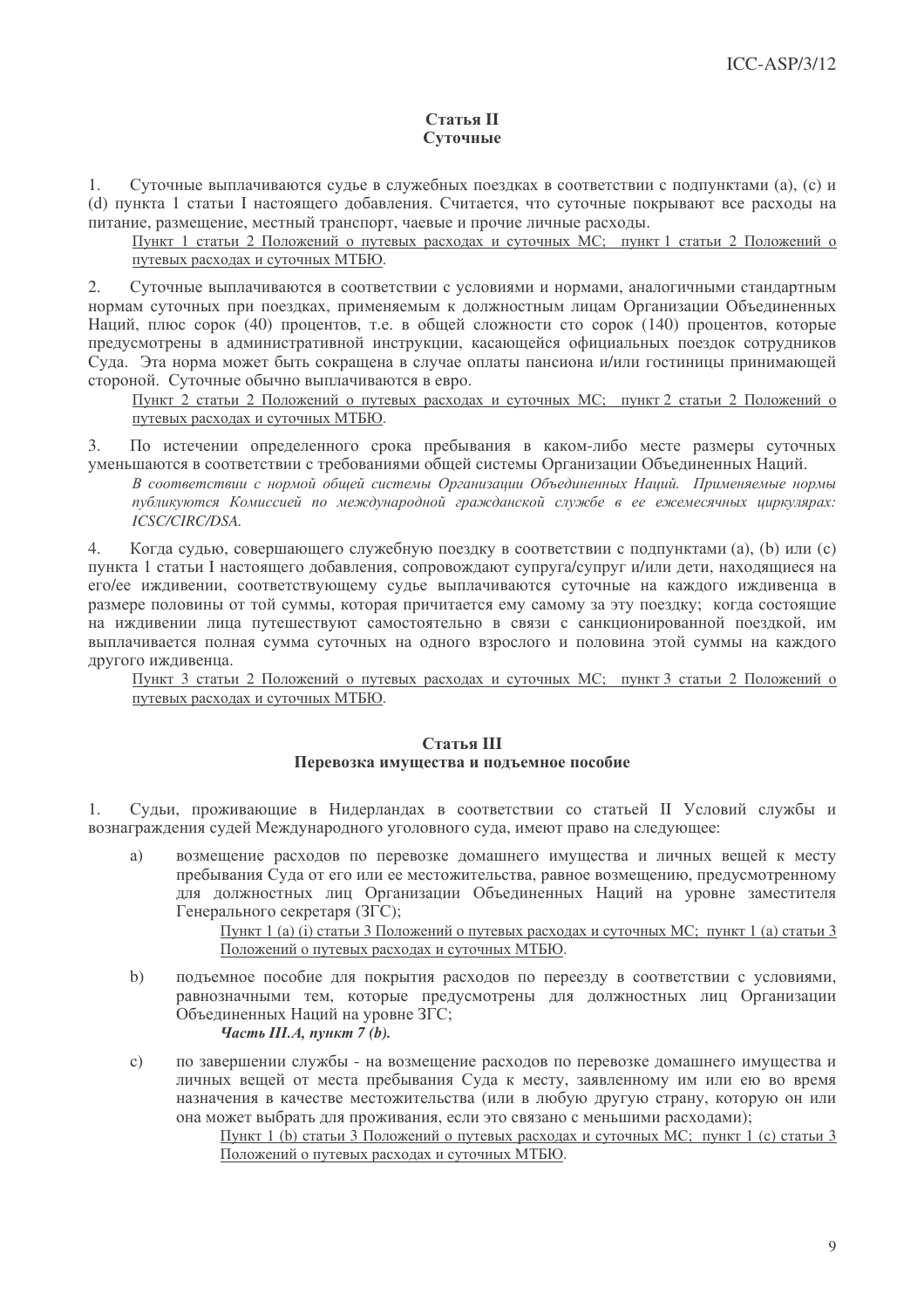### Статья IV Переезд по завершении службы

Судья, избравший в качестве местожительства место пребывания Суда и непрерывно  $\mathbf{1}$ проживавший в нем по крайней мере пять (5) лет в течение своей службы в Суде, получает после завершения срока службы и выезда из Нидерландов единовременную сумму, эквивалентную восемналиати (18) неделям чистого годового базового вознаграждения. Судья, избравший в качестве местожительства место пребывания Суда и непрерывно проживавший в нем девять (9) лет или более в течение своей службы в Суде, получает после завершения срока службы и выезда из Нидерландов сумму, эквивалентную двадцати четырем (24) неделям чистого годового базового вознаграждения.

.<br>Рекомендовано Генеральным секретарем в документе A/52/520 от 22 октября 1997 года и утверждено Генеральной Ассамблеей в резолюции A/RES/53/214 от 11 февраля 1999 года: Положения о путевых расходах и суточных МТБЮ, статья 4.

### Статья V Представление и оплата счетов

По окончании поездки или перевозки имущества в кратчайшие сроки должен быть представлен  $1<sub>1</sub>$ подробный отчет о всех расходах в качестве оправдательного документа к каждому требованию о возмещении путевых расходов и выплате суточных. В требованиях должны быть указаны все статьи расходов, за исключением тех, которые покрываются из суточных, и каждый аванс, полученный от любого подразделения Суда, с приложением, насколько это возможно, соответствующих квитанций за услуги, по которым была произвелена оплата. Все расхолы должны быть указаны в той валюте, в какой они были произведены, с подтверждением того, что они были вызваны исключительно выполнением служебных обязанностей в связи с деятельностью Суда. Возмещение расходов производится на основе подтверждения Председателем.

В соответствии со статьей 4 Положений о путевых расходах и суточных МС, а также статьей 5 Положений о путевых расходах и суточных МТБЮ.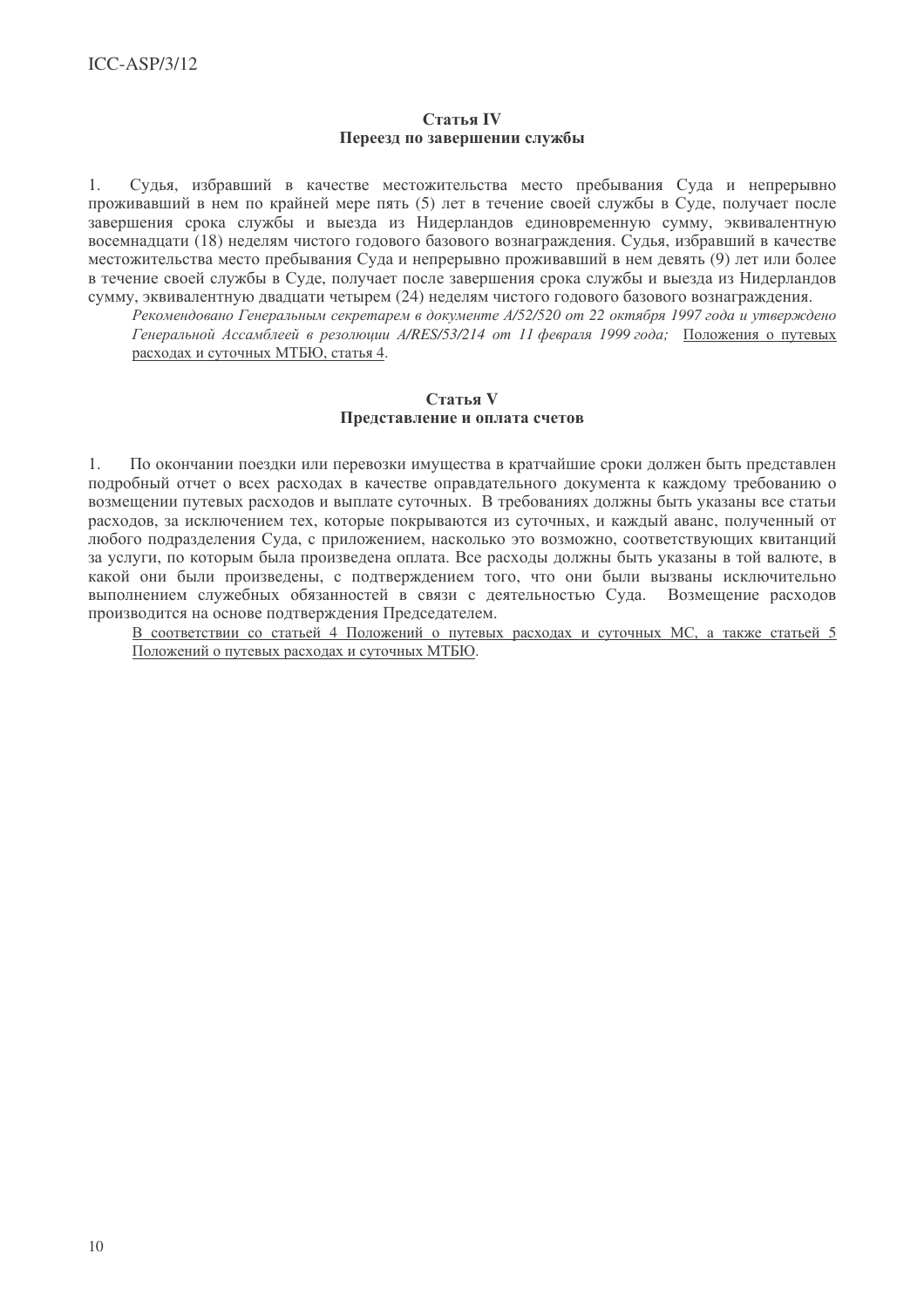# Добавление 2

# Проект положений о пенсионном плане для судей Международного уголовного суда

## **Статья I** Пенсия при выходе в отставку

1. Судья, ушедший со службы и достигший возраста шестидесяти лет (60), имеет право, с соблюдением положений пункта 6 ниже, на пожизненную пенсию, выплачиваемую ежемесячно, при условии, что он или она:

Часть Ш.А, пункт 5 (b); Пенсионный план МС, пункт 1 статьи 1; пункт 1 статьи 1 МТБЮ.

- находились в должности по крайней мере три (3) года; a) Часть III.А пункт 5 (с).
- $b)$ не были вынуждены оставить свою должность по причинам, не относящимся к состоянию его или ее здоровья.

Пенсионный план МС, пункт 1 (b) статьи 1; Пенсионный план МТБЮ, пункт 1 (b) статьи 1.

 $2.$ Судья, проработавший в должности полный девятилетний срок, имеет право на пенсию при выходе в отставку, равную половине своего годового оклада.

## Часть III.А, пункт  $5(b)$ .

Если судья пробыл в должности как минимум три года, но не доработал до полного  $\overline{3}$ . девятилетнего срока, ему устанавливается пенсия пропорционально меньшего размера. Часть III. А. пункт 5  $(c)$ .

 $\overline{4}$ За пребывание судьи в должности свыше девяти лет дополнительной пенсии не выплачивается. Часть III.А, пункт 5  $(c)$ .

 $5<sub>1</sub>$ Судья, служба которого прекращается до достижения возраста шестидесяти (60) лет и который имел бы право на пенсию при выходе в отставку по достижении им или ею этого возраста, может предпочесть получать пенсию с любой даты после прекращения службы. В таком случае размер его или ее пенсии равен актуарному эквиваленту размера пенсии при выходе в отставку, которая выплачивалась бы ему или ей в возрасте шестидесяти (60) лет.

Пенсионный план МС, пункт 5 статьи 1; Пенсионный план МТБЮ, пункт 3 статьи 1.

Бывшему судье, переизбранному на эту должность, пенсия при выходе в отставку не 6. выплачивается до тех пор, пока он или она вновь не уходит со службы. Тогда размер его или ее пенсии определяется на основе общей продолжительности его или ее службы и подлежит сокращению, соответствующему актуарному эквиваленту размера любой пенсии при выходе в отставку, выплаченной ему или ей до достижения им или ею возраста шестидесяти (60) лет.

Пенсионный план МС, пункт 6 статьи 1; Пенсионный план МТБЮ, пункт 4 статьи 1.

## **Статья II** Пенсия по нетрудоспособности

### В части III.А не предусмотрена.

Судья, которого Суд сочтет неспособным выполнять свои обязанности по причине постоянно  $1.$ плохого состояния здоровья или нетрудоспособности, имеет при оставлении должности право на пенсию по нетрудоспособности, выплачиваемую ежемесячно.

Пенсионный план МС, пункт 1 статьи II; Пенсионный план МТБЮ, пункт 1 статьи 2.

Решение Суда о том, действительно ли судья не способен выполнять свои обязанности по 2. причине постоянно плохого состояния здоровья или нетрудоспособности, основывается на двух медицинских заключениях, одно из которых выдается врачом, назначенным Судом, а другое врачом по выбору судьи. В случае расхождения в двух этих заключениях третье медицинское заключение подлежит получению у врача, выбранного по взаимному согласию Суда и судьи.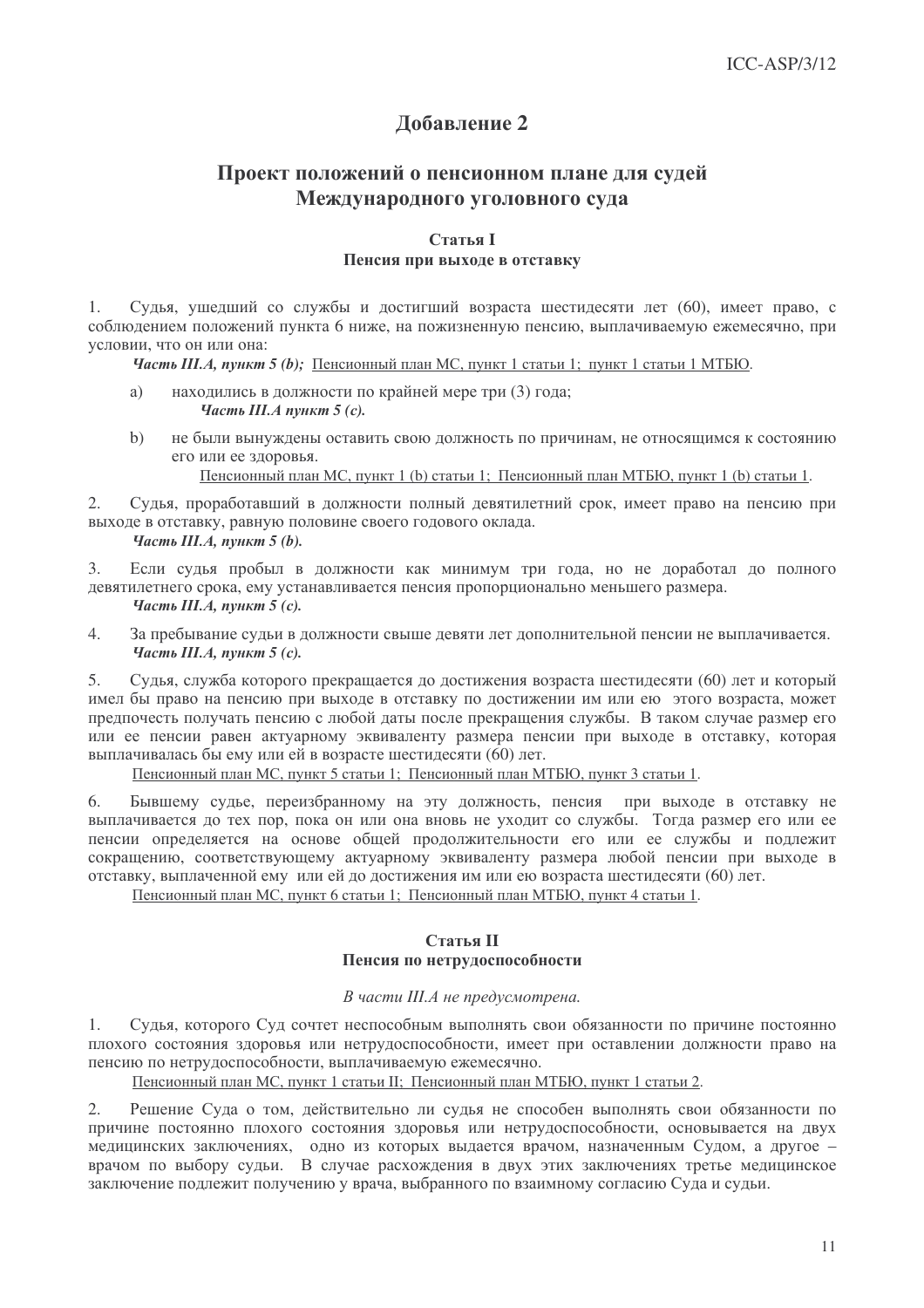Добавлено по инициативе МУС для предотвращения потенциальных злоупотреблений и установления четкой проиедуры, которой надлежит следовать.

 $\overline{3}$ . Размер пенсии по нетрудоспособности равен размеру пенсии при выходе в отставку, которая выплачивалась бы соответствующему судье в том случае, если бы он или она на момент выхода в отставку завершил(а) работу в течение того срока службы, на который он или она был(а) избран(а). Пенсионный план МС, пункт 2 статьи II; Пенсионный план МТБЮ, пункт 2 статьи 2.

## $C$ Tatla  $III$ Пенсия лля влов/вловнов

Пунктом 5 (d) части Ш.А лишь предусматривается, что в случае смерти судьи вдова/вдовеи имеет право на половину от судейской пенсии. Мы разъяснили это право посредством изложения основных возможных вариантов в соответствии с Пенсионным планом МС.

После смерти состоящего в браке судьи, имевшего право на пенсию при выходе в отставку,  $1<sub>1</sub>$ влова (вловец), при условии, что она или он состояла (состоял) в браке с этим бывшим сульей на лату прекрашения им или ею службы, имеет право на пенсию лля влов/вловнов, исчисляемую следующим  $0.00000000$ 

В соответствии с пунктом 5 (d) части III.А; пунктом 3 статьи III Пенсионного плана МС.

если судья на дату своей смерти не начал получать свою пенсию при выходе в отставку,  $a)$ то пенсия для вдов/вдовцов составляет половину пенсии, которая выплачивалась бы судье согласно пункту 5 статьи I выше, если бы судья начал получать такую пенсию на дату своей смерти, при условии, что пенсия для вдов/вдовцов будет составлять не менее одной двенадцатой части годового оклада;

В соответствии с пунктом 5 (d) части III.А; пунктом 3 (a) статьи III Пенсионного плана MC.

 $b)$ если судья начал получать свою пенсию при выходе в отставку на основании пункта 5 статьи I выше до достижения им или ею возраста шестидесяти (60) лет, то пенсия для вдов/вдовцов составляет половину такой пенсии, но не менее одной двенадцатой части годового оклада;

В соответствии с пунктом 5 (d) части III.А; пунктом 3 b) статьи III Пенсионного плана МС.

 $\mathbf{c}$ ) если судья достиг возраста шестидесяти (60) лет на время начала получения им или ею своей пенсии при выходе в отставку, то пенсия для вдов/вдовцов составляет половину пенсии судьи, но не менее одной шестой части годового оклада.

В соответствии с пунктом 5 (d) части III.А; пунктом 3 (c) статьи III Пенсионного плана MC.

После смерти состоящего в браке судьи его или ее вдова/вдовец имеет право на пенсию для  $2.$ вдов/вдовцов в размере половины пенсии, которую получал бы судья, если бы он/она имел(а) право на пенсию по нетрудоспособности на время своей смерти, при условии, что пенсия для вдов/вдовцов составляет не менее одной шестой части годового оклада.

В соответствии с пунктом 5 (d) части III.А; пунктом 1 статьи III Пенсионного плана МС.

 $3.$ После смерти состоящего в браке бывшего судьи, получавшего пенсию по нетрудоспособности, вдова/вдовец, при условии, что она или он состояла (состоял) в браке с этим бывшим судьей на дату прекращения его или ее службы, имеет право на пенсию для вдов/вдовцов в размере половины пенсии, которую получал бывший судья, при условии, что размер пенсии для вдов/вдовцов будет составлять не менее одной шестой части годового оклада.

В соответствии с пунктом 5 (d) части III.А; пунктом 2 статьи III Пенсионного плана МС.

 $4.$ При вступлении в новый брак выплата пенсии для вдов/вдовцов прекращается, а вдове/вдовцу в качестве окончательного расчета выплачивается единовременная сумма, в два раза превышающая ее или его текущее годовое пособие.

В соответствии с пунктом 5 (d) части III.А; пунктом 4 статьи III Пенсионного плана МС.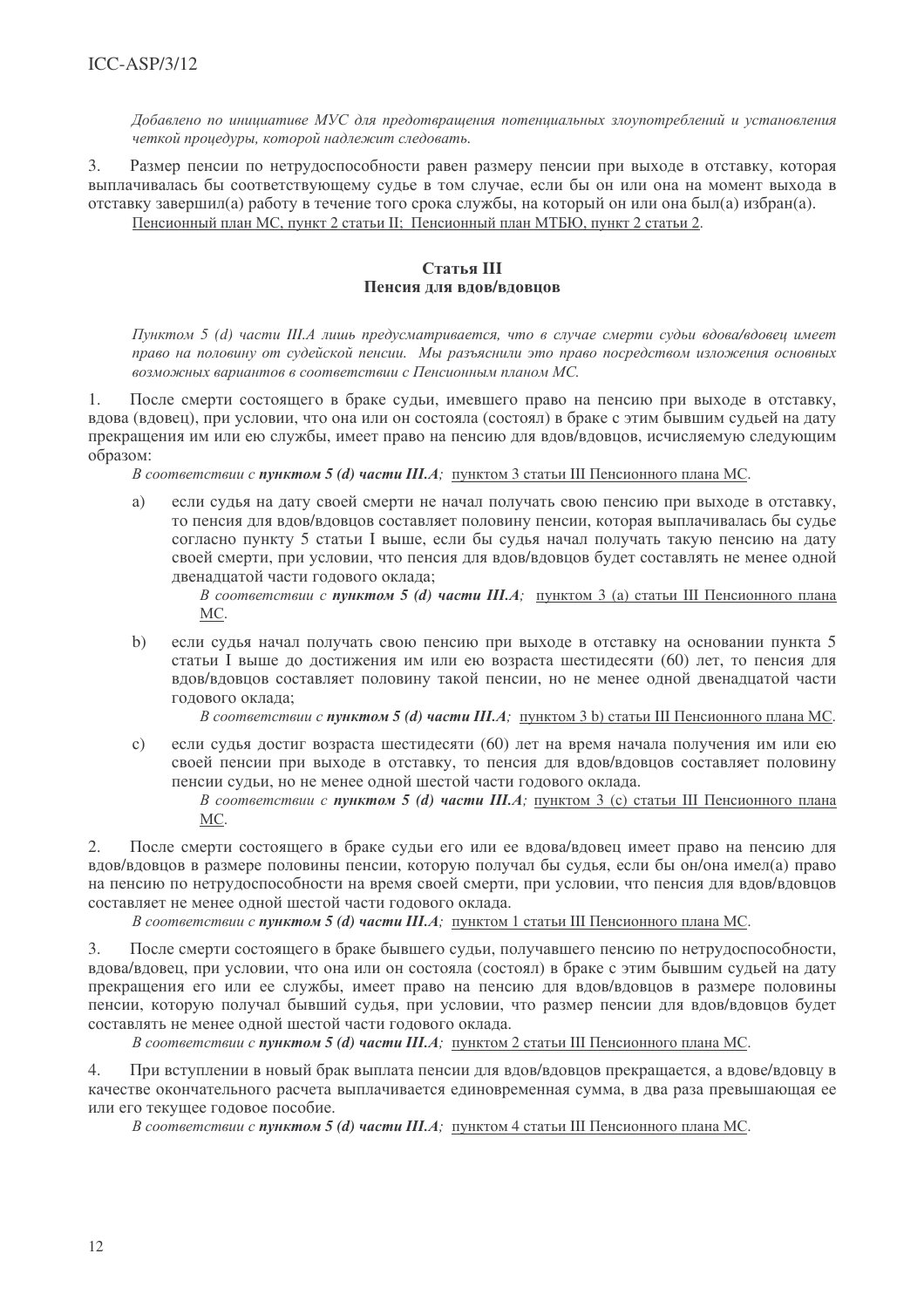## Статья IV

### Пособие для ребенка

В части III.А не предусматривается. В соответствии с пенсионными планами МС и МТБЮ.

После смерти судьи ИЛИ бывшего судьи его или ее родной или законно  $1<sub>1</sub>$ усыновленный/удочеренный ребенок имеет право, если он не состоит в браке и не достиг возраста двадцати одного (21) года, на пособие, исчисляемое следующим образом:

Пункт 1 статьи IV Пенсионного плана МС; пункт 1 статьи 4 Пенсионного плана МТБЮ.

- если остается вдова/вдовец, имеющая(ий) право на пенсию согласно статье III выше, то  $\overline{a}$ размер годового пособия для ребенка составляет:
	- $\mathbf{i}$ сумму, равную десяти (10) процентам пенсии при выходе в отставку, которую получал сулья: или Пункт 1 (а) (і) статьи IV Пенсионного плана МС; пункт 1 (а) (і) статьи 4 Пенсионного плана МТБЮ.
	- $\mathbf{ii}$ если сулья не начал на лату своей смерти получать свою пенсию при выходе в отставку - десять (10) процентов пенсии, которая выплачивалась бы ему или ей согласно пункту 5 статьи I, если бы он или она начал(а) получать такую пенсию на лату своей смерти: или

Пункт 1 (а) (ii) статьи IV Пенсионного плана МС; пункт 1 (а) (ii) статьи 4 Пенсионного плана МТБЮ.

 $\overline{111}$ в случае смерти судьи при исполнении своих служебных обязанностей - десять (10) процентов пенсии, которую получал бы судья, если бы он или она имел(а) право на пенсию по нетрудоспособности на дату своей смерти;

> Пункт 1 (а) (iii) статьи IV Пенсионного плана МС; пункт 1 (а) (iii) статьи 4 Пенсионного плана МТБЮ.

при условии, что во всех случаях размер пособия для ребенка не будет превышать одной тридцать шестой части годового базового оклада;

Пункт 1 (а) статьи IV Пенсионного плана МС.

 $b)$ если не остается вдовы/вдовца, имеющей(его) право на пенсию согласно статье III, или если вдова/вдовец умирает, общая сумма пособия для ребенка, выплачиваемая согласно подпункту (а) выше, увеличивается на следующую сумму:

> Пункт 1 (b) статьи IV Пенсионного плана МС; пункт 1 (b) статьи 4 Пенсионного плана МТБЮ.

- $\mathbf{i}$ если остается только один ребенок, имеющий право на пособие, - на половину суммы пенсии, которая выплачивалась или подлежала бы выплате вдове/вдовцу; Пункт 1 (b) (i) статьи IV Пенсионного плана МС; пункт 1 (b) (i) статьи 4 Пенсионного плана МТБЮ.
- $\mathbf{ii}$ если остается двое или более детей, имеющих право на пособие, - на сумму пенсии, которая выплачивалась или подлежала бы выплате вдове/вдовцу;

Пункт 1 (b) (ii) статьи IV Пенсионного плана МС; пункт 1 (b) (ii) статьи 4 Пенсионного плана МТБЮ.

общая сумма пособия для ребенка, подлежащая выплате согласно подпункту (b) выше,  $\mathbf{c})$ делится в равных долях между всеми имеющими право на пособие детьми для определения размера пособия для каждого ребенка; если кто-либо из детей утрачивает право на пособие, общая сумма пособия, подлежащая выплате остальным детям, пересчитывается в соответствии с подпунктом (b).

Пункт 1 (с) статьи IV Пенсионного плана МС; пункт 1 (с) статьи 4 Пенсионного плана МТБЮ.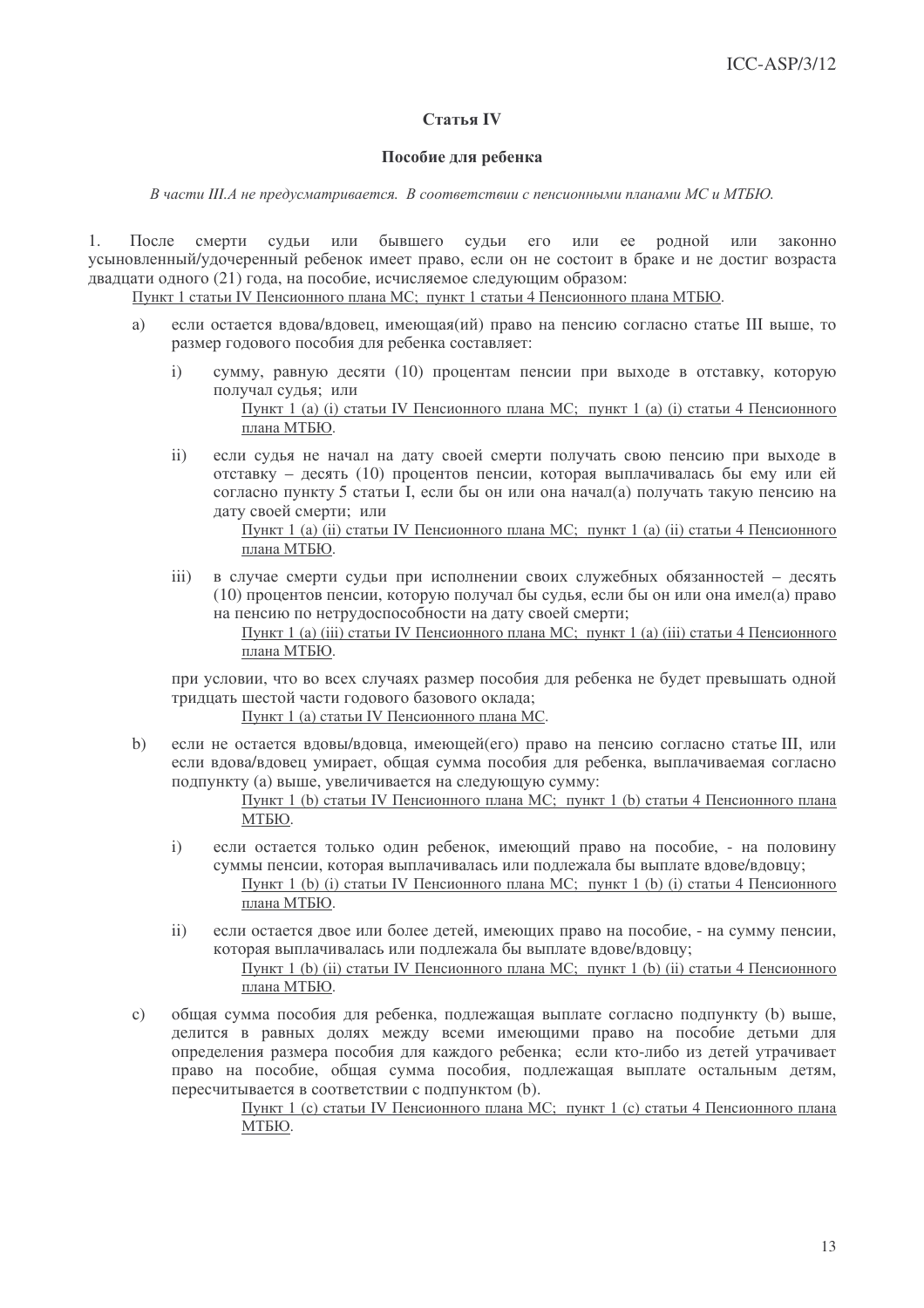Общая сумма пособия для ребенка в сумме с любым выплачиваемым пособием для  $2.$ вдов/вдовцов не должна превышать пенсии, которую получал или должен был бы получать судья или бывший сулья, если бы он или она был(а) жив(а).

Пункт 2 статьи IV Пенсионного плана МС; пункт 2 статьи 4 Пенсионного плана МТБЮ.

Упомянутое в пункте 1 выше возрастное ограничение недействительно в том случае, если  $\mathcal{E}$ ребенок становится инвалидом в результате болезни или травмы, и пособие по-прежнему выплачивается в течение всего периода инвалидности ребенка.

Пункт 3 статьи IV Пенсионного плана МС; пункт 3 статьи 4 Пенсионного плана МТБЮ.

## Статья VI Прочие положения

 $1<sub>1</sub>$ Пенсии, предусмотренные настоящими положениями, исчисляются в той валюте, в которой Ассамблеей установлено вознаграждение соответствующего судьи, а именно в евро.

В соответствии с пунктом 1 статьи VI Пенсионного плана МС.

 $\overline{2}$ . Пенсионный план, предусмотренный настоящими положениями, функционирует не за счет взносов, а за счет непосредственных отчислений из бюджета Суда.

Часть III.А, пункт  $5(a)$ .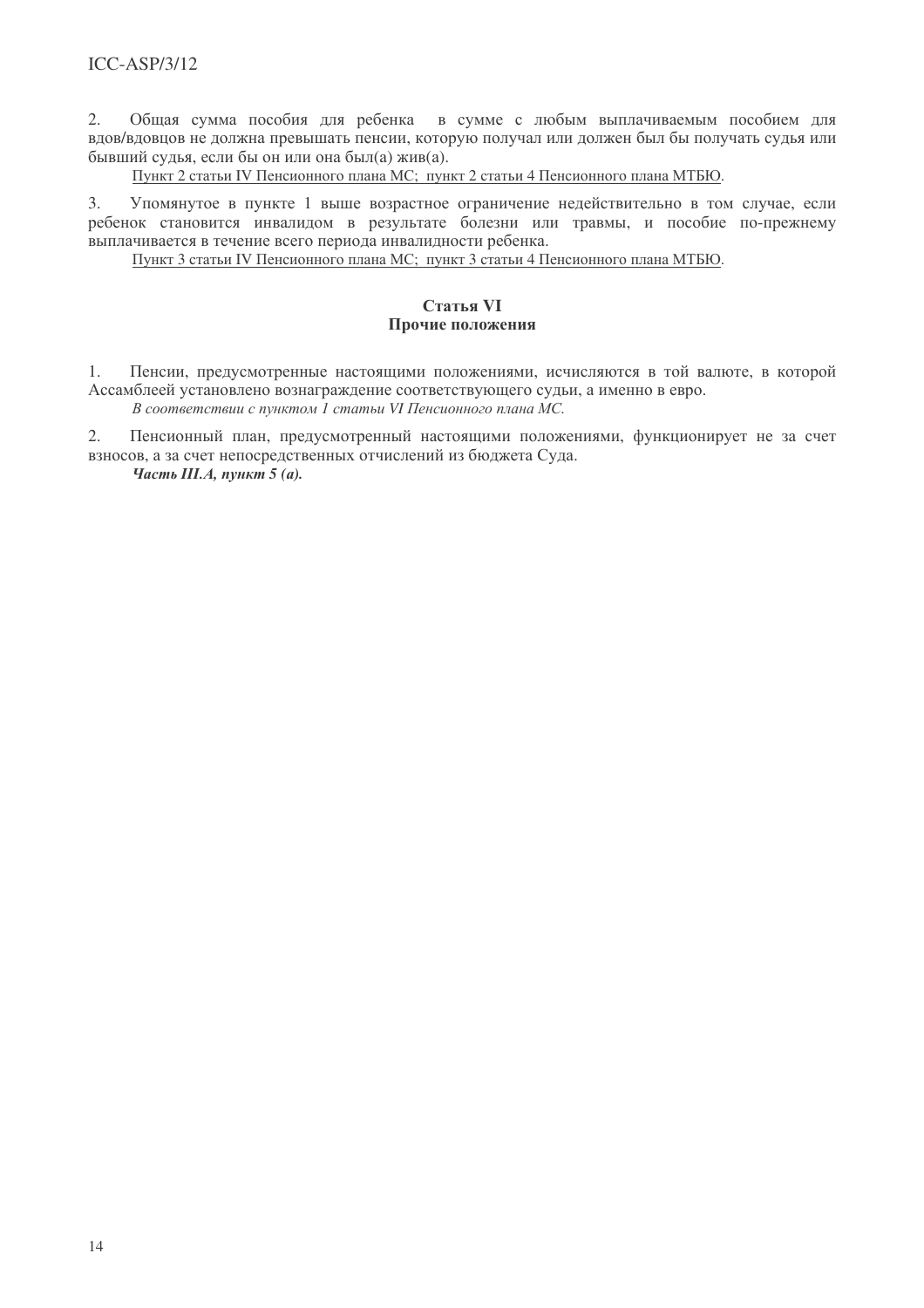# Добавление 3

## Меморандум по вопросу о пенсиях по нетрудоспособности и пенсиях при выходе в отставку для первых судей Суда

В настоящем меморандуме рассматривается вопрос о пособиях для первых судей Суда в  $\mathbf{1}$ правовых рамках, регулирующих условия службы и вознаграждения судей Международного уголовного суда («условия службы»).

 $2.$ Прилагаемый проект условий службы предназначен для применения ко всем будущим судьям, избранным в соответствии с пунктом 9(а) статьи 36 Римского статута. Важно отметить, что этот локумент будет таким образом применяться к судьям, избрание которых будет производиться при полной освеломленности о сроке полномочий, на который они лолжны избираться в соответствии с пунктом 2 статьи 37 Римского статута.

В случае же с первыми сульями Сула ситуация является уникальной: различаются не только  $3.$ сроки их полномочий (олна треть служит в течение трех лет, олна треть в течение шести лет и олна треть в течение девяти лет в соответствии с пунктом 9(b) статьи 36 Статута); кроме того, их соответствующие сроки полномочий не были известны судьям на время их выборов, поскольку это определялось жеребьевкой, которая проводилась Председателем Ассамблеи государств-участников (Ассамблеи) после избрания судей (резолюция ICC-ASP/1/Res.2). Поэтому тот или иной судья не мог предвидеть, будет ли он или она работать в течение трех, шести или девяти лет.

 $\overline{4}$ . Эта ситуация приводит к неравенству в правах на пособия первых судей Суда в отношении (1) пенсии по нетрудоспособности и (2) пенсии при выходе в отставку.

#### $\mathbf{I}$ . Пенсия по нетрудоспособности

 $5<sub>1</sub>$ В положениях о пенсии по нетрудоспособности (статья II добавления 2), которые аналогичны положениям, содержащимся в пенсионных планах Международного Суда и Международного уголовного трибунала по бывшей Югославии, устанавливается, что пенсия по нетрудоспособности основана на числе лет, на которое было произведено избрание. Поэтому судья, избранный для службы в течение девяти лет, становящийся нетрудоспособным в течение первого года срока своей службы, будет иметь право на пенсию по нетрудоспособности из расчета девяти лет службы. С другой стороны, судья, избранный на трехлетний или шестилетний срок, который также становится нетрудоспособным в течение первого года своей службы, будет получать пенсию по нетрудоспособности из расчета только трех или шести лет службы в зависимости от числа лет, на которое был избран этот судья. Поэтому разница в пенсиях по нетрудоспособности составляет от тридцати до девяноста тысяч евро.

Для устранения этого несоответствия предлагается, чтобы все судьи, избранные на первой 6. Ассамблее, имели право на одинаковую пенсию по нетрудоспособности, независимо от срока их полномочий. Предлагается, чтобы пенсия по нетрудоспособности составляла половину годового вознаграждения согласно статье II добавления 2 к условиям службы и вознаграждения судей Международного уголовного суда. Для того чтобы иметь право на пенсию по нетрудоспособности, должно быть принято решение о том, что судья не способен выполнять свои обязанности по причине постоянно плохого состояния здоровья или нетрудоспособности, основывающееся на двух медицинских заключениях, одно из которых выдается врачом, назначенным Судом, а другое врачом по выбору судьи, как это предусмотрено в пункте 2 статьи II добавления 2 к условиям службы.

 $7.$ Поэтому рекомендуется, чтобы Ассамблея утвердила следующее предложение:

«Первые судьи Суда, избранные на трехлетний или шестилетний срок, имеют право на ту же пенсию по нетрудоспособности, что и судьи, избранные на полный девятилетний срок, в соответствии со статьей II дополнения 2 к условиям службы и вознаграждения судей Международного уголовного суда».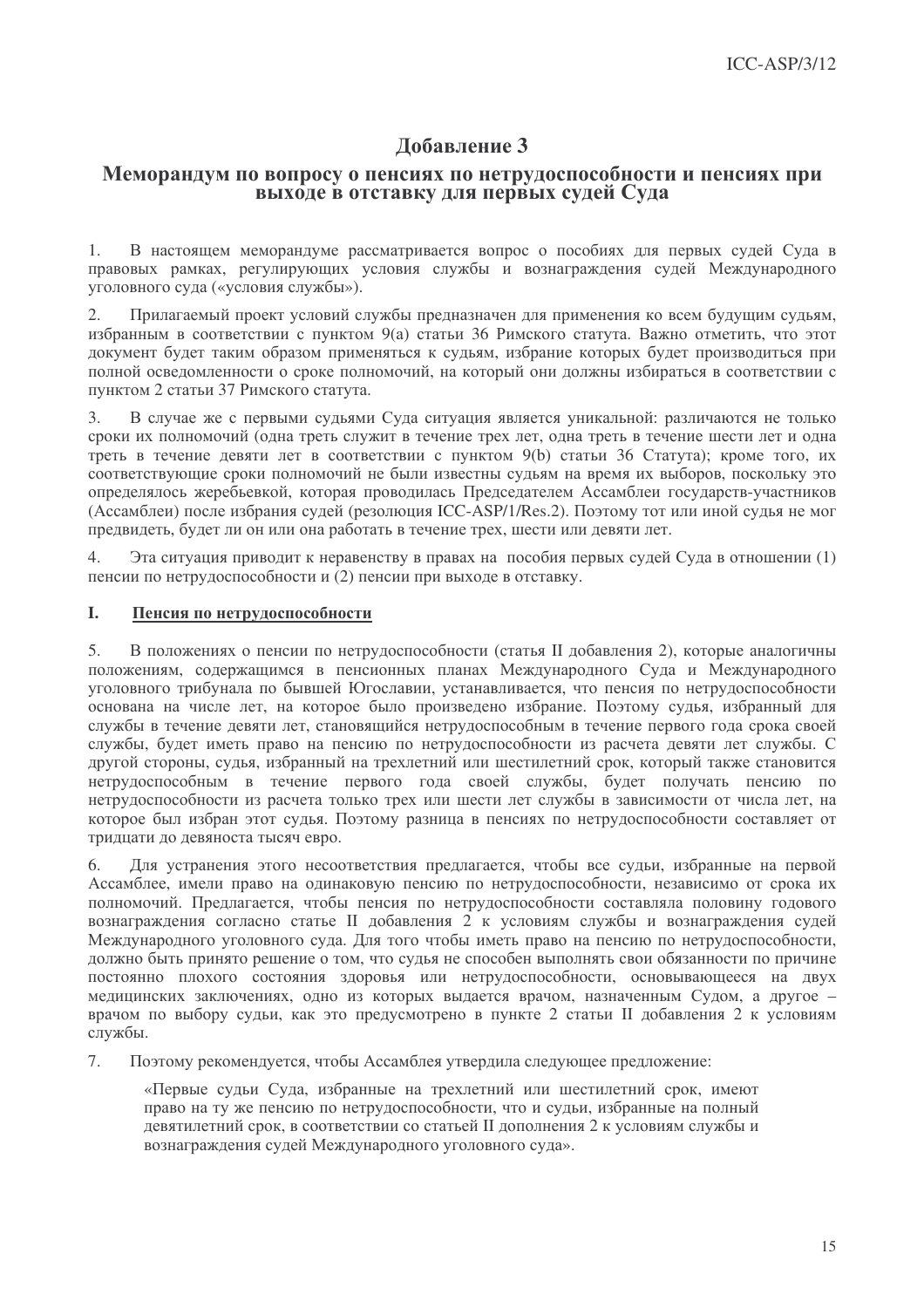#### **II.** Пенсия при выходе в отставку

 $8<sub>1</sub>$ В пункте 5(с) части Ш.А локумента ICC-ASP/2/10, принятого Ассамблеей в холе ее второй сессии в сентябре 2003 года, говорится, что судьи имеют право на пенсию в связи с выходом в отставку «если судья пробыл в должности как минимум три года». Хотя этот режим не вызывает какой-либо особой озабоченности в отношении первых судей Суда с шестилетним или девятилетним сроком службы, он может привести к несправелливому обращению с шестью сульями, которые избраны на трехлетний срок. Это объясняется тем фактом, что хотя все судьи «избираются в качестве членов Сула, выполняющих свои функции на постоянной основе» (пункт 1 статьи 35 Римского статута). Презилиум обязан, с учетом объема работы, принять решение о том, в какой мере требуется выполнение сульями функций на постоянной основе (пункт 3 статьи 35). В период формирования Суда по сути произошла задержка в исполнении большинством судей своих функций на постоянной основе. В результате пять из шести судей с трехлетним сроком полномочий не прослужат полных три года по окончании срока их полномочий. Если они не булут переизбраны, эти сульи не булут иметь права на какую-либо пенсию при выходе в отставку от МУС, поскольку они не будут соответствовать требованию о пребывании в должности судей, работающих на постоянной основе, как минимум в течение трех лет, как это установлено в пункте 5(с) части Ш.А.

 $\mathbf Q$ Поэтому предлагается отменить для соответствующих судей в виде исключения требование о необходимости пребывания в должности на постоянной основе как минимум в течение трех лет. В отношении них предлагается, чтобы пенсия при выходе в отставку рассчитывалась на пропорциональной основе с учетом времени, отработанного на постоянной основе в течение их срока полномочий. Эта система соответствует системе, которая уже была введена Ассамблеей для других судей, и она повторяется в проекте предложения в отношении условий службы. В этом случае соответствующие судьи будут иметь право на пенсию при выходе в отставку на основе времени. проработанного ими на постоянной основе со времени их назначения Президиумом в соответствии с пунктом 3 статьи 35 Римского статута. Таким образом, эти судьи, которые отработают на постоянной основе в течение двух лет, будут получать двадцать тысяч евро, тогда как те из них, кто проработал на постоянной основе в течение одного года, будут получать десять тысяч евро.

В этой связи Ассамблее рекомендуется утвердить следующее предложение: 10.

«Первые судьи Суда, избранные на трехлетний срок, которые не отслужили на постоянной основе весь свой срок и не были переизбраны, имеют право на получение пенсии при выходе в отставку по окончании срока их полномочий пропорционально тому сроку, который они прослужили на постоянной основе, в соответствии со статьей I добавления 2 к условиям службы и вознаграждения судей Международного уголовного суда».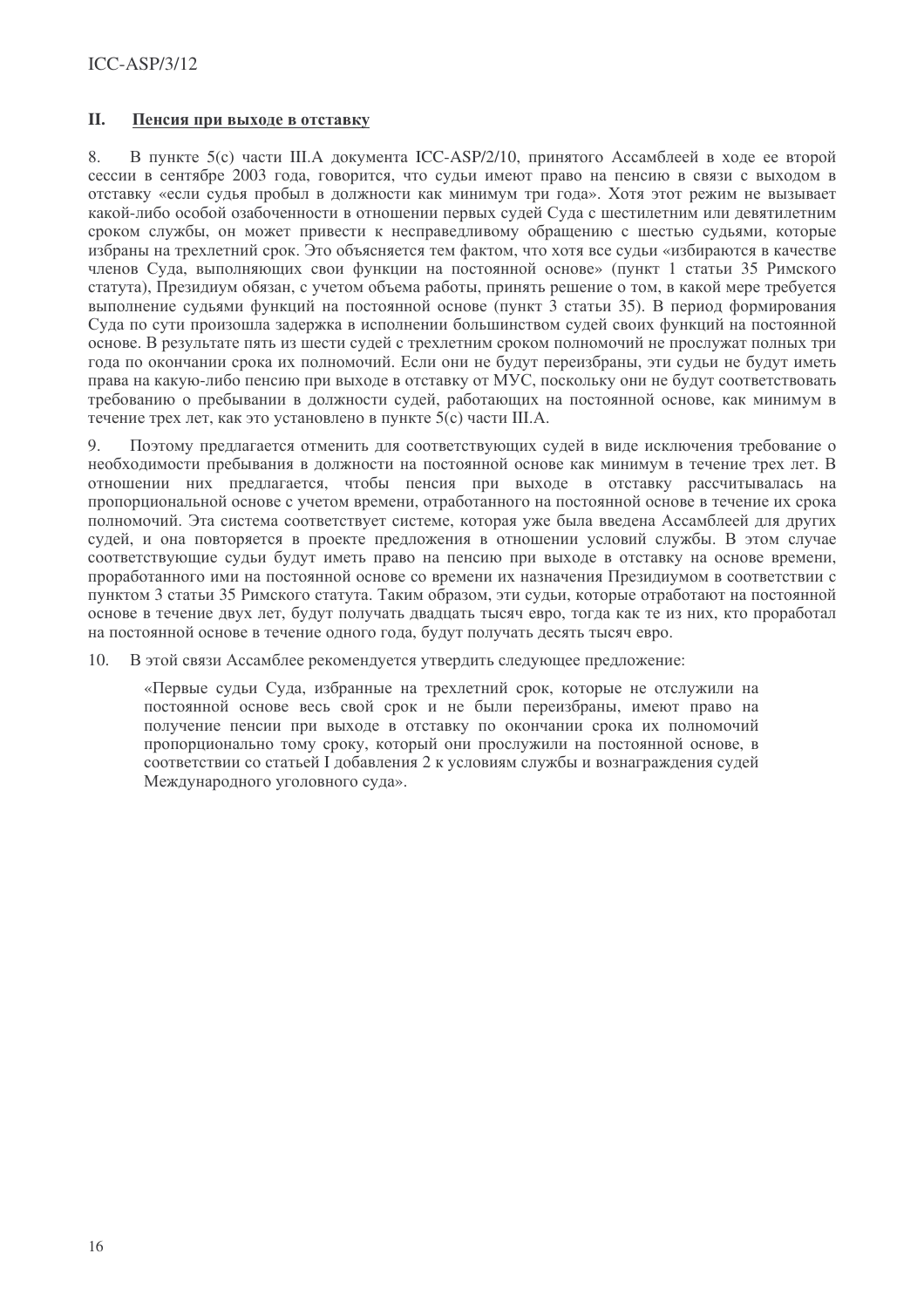# **Приложение II**

## Проект условий службы и вознаграждения Прокурора и заместителей Прокурора Международного уголовного суда

Условия службы и вознаграждения Прокурора и заместителей Прокурора включают основополагающие условия службы Прокурора и заместителей Прокурора Международного уголовного суда (именуемого далее Судом) в соответствии со статьями 42 и 49 Римского статута.

#### L. Использование терминов

 $\mathbf{1}$ «Прокурор» означает Прокурора Сула по смыслу статьи 42 Римского статута.

 $\mathcal{L}$ «Заместитель Прокурора» означает всех заместителей Прокурора Суда в значении статьи 42 Римского статута.

 $\mathcal{E}$ «Годовой оклад» для цели расчета пенсионного пособия означает годовое вознаграждение без каких-либо надбавок, которое было установлено Ассамблеей и которое получал Прокурор или заместитель Прокурора на момент прекращения службы.

«Супруга (супруг)» означает партнера по браку, признанному действительным согласно  $\mathcal{A}$ законодательству страны гражданства Прокурора или заместителя Прокурора, или по юридически признанному семейному партнерству, оформленному Прокурором или заместителем Прокурора в виде договора согласно законодательству страны ее или его гражданства.

#### II. Местожительство Прокурора или заместителя Прокурора

Прокурор и заместитель Прокурора поселяются в Нидерландах в достаточной близости от  $1.$ места нахождения Суда, с тем чтобы иметь возможность немедленно прибыть в Суд для выполнения своих обязанностей согласно Римскому статуту и Правилам процедуры и доказывания.

 $2.$ Статус местожительства определяется как обзаведение постоянным жильем путем его приобретения или долгосрочной аренды в сочетании с заявлением соответствующего Прокурора или заместителя Прокурора о статусе постоянного жителя.

#### III. Вознаграждение

- $1.$ Годовое вознаграждение Прокурора составляет 150 000 евро (нетто).
- $2.$ Годовое вознаграждение заместителя Прокурора составляет 135 000 евро (нетто).

#### IV. Путевые расходы и суточные

 $1.$ Прокурор и заместитель Прокурора имеют право на оплату путевых расходов и выплату суточных, как это установлено в положениях о путевых расходах и суточных Прокурора и заместителей Прокурора Международного уголовного суда, которые прилагаются в качестве добавления 1 к настоящему документу.

#### $\mathbf{V}$ . Пенсионный план

 $1<sub>1</sub>$ Прокурор и заместитель Прокурора приобретают после выхода в отставку право на получение пенсии, как это установлено в положениях о пенсионном плане для Прокурора и заместителей Прокурора Международного уголовного суда, которые прилагаются в качестве добавления 2 к настоящему документу.

Выплачиваемые пенсии автоматически корректируются в том же процентном соотношении и с 2. той же даты, что и вознаграждение.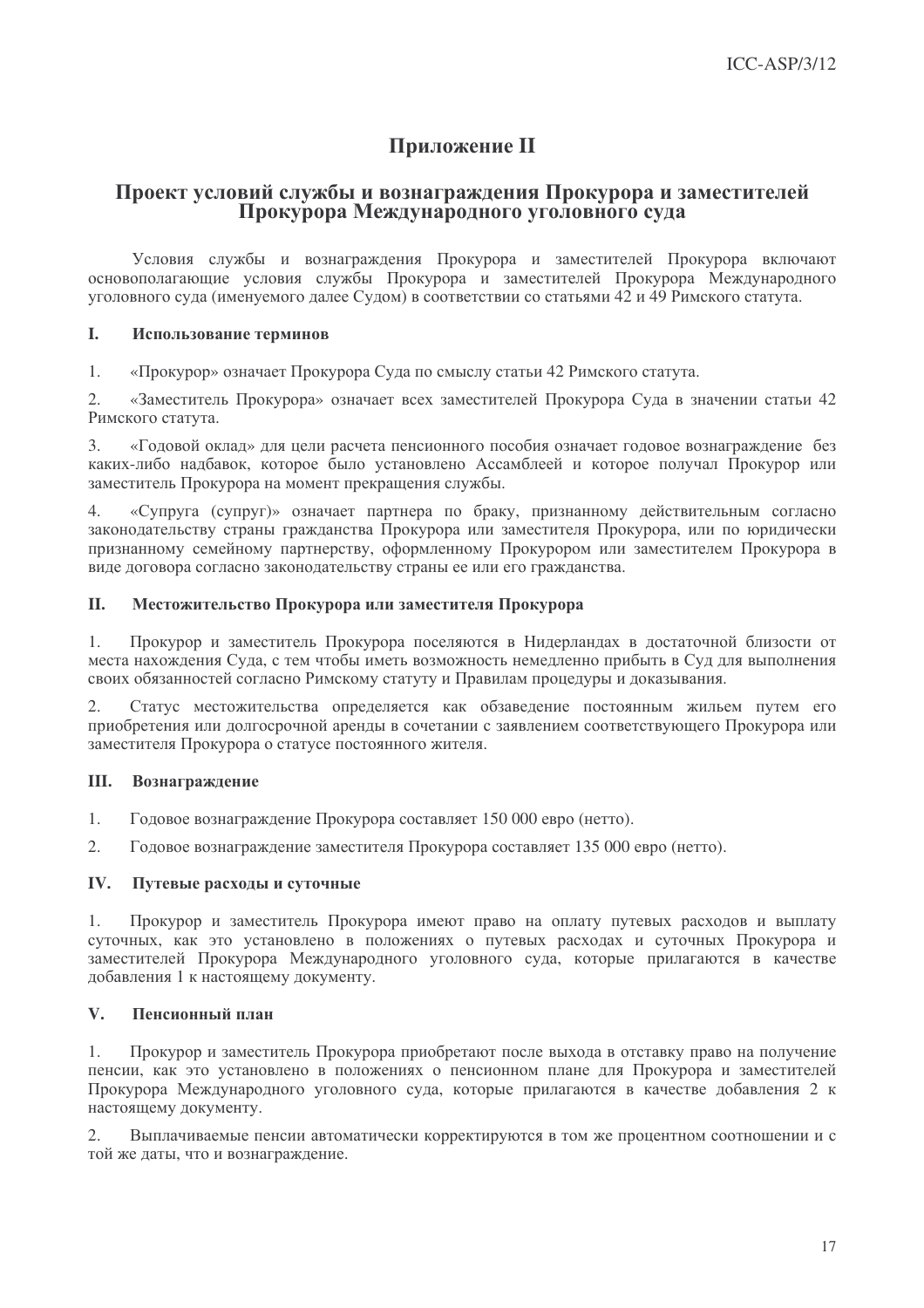#### VI. Пенсия лля влов/вловнов

 $1<sub>1</sub>$ После смерти Прокурора или заместителя Прокурора или бывшего Прокурора или заместителя Прокурора вдова/вдовец получает право на пенсию для вдовы/вдовца, как это установлено в положениях о пенсионном плане для Прокурора и заместителей Прокурора Международного уголовного суда, прилагаемых в качестве добавления 2 к настоящему документу.

## VII. Пособие для ребенка

После смерти Прокурора или заместителя Прокурора или бывшего Прокурора или заместителя  $1<sub>1</sub>$ Прокурора его или ее родной или законно усыновленный/удочеренный ребенок имеет право на пособие для ребенка, как это установлено в положениях о пенсионном плане для Прокурора и заместителей Прокурора Международного уголовного суда, прилагаемых в качестве добавления 2 к настоящему документу.

## VIII. Пособие в связи с потерей кормильца

 $1<sub>1</sub>$ В случае смерти Прокурора или заместителя Прокурора имеющий (ие) право на получение пособия переживший (ие) кормильна ижливенен (ны), в соответствии с приволимым в пункте 2 ниже определением, получает компенсацию в форме единовременной выплаты, эквивалентной месячному базовому вознаграждению за каждый год службы, которая ограничивается минимальной выплатой, эквивалентной базовому вознагражлению за один месяц, и максимальной выплатой, эквивалентной базовому вознаграждению за девять месяцев.

2. Для целей пункта 1 выше пережившие кормильца иждивенцы, имеющие право на получение пособия, включают вдову (вдовца) Прокурора или заместителя Прокурора, при условии, что вдова (вдовец) состояла (состоял) в браке с Прокурором или заместителем Прокурора на дату смерти Прокурора или заместителя Прокурора, а также родных или законно усыновленных/удочеренных детей покойного Прокурора или заместителя Прокурора, не состоящих в браке и не достигших возраста двадцати одного (21) года на дату смерти Прокурора или заместителя Прокурора.

#### IX. Пособие на образование

Прокурор или заместитель Прокурора имеет право на пособие на образование для своих детей,  $1.$ эквивалентное тому, которое применимо к должностным лицам Организации Объединенных Наций.

#### X. Медицинское страхование

Прокурор или заместитель Прокурора сам определяет условия и формы своего медицинского 1. страхования.

#### Отпуск XI.

Ежегодный отпуск Прокурора или заместителя Прокурора накапливается из расчета восьми (8)  $\mathbf{1}$ . недель в год.

Ежегодный отпуск может накапливаться, при условии, что на следующий год переносится не 2. более восемнадцати (18) недель такого отпуска.

## **XII.** Вступление в силу

Условия службы и вознаграждения Прокурора и заместителей Прокурора Международного 1. уголовного суда, включающие основополагающие условия службы Прокурора и заместителя Прокурора, установленные в настоящем документе, включая добавления к нему, вступают в силу после принятия настоящего документа Ассамблеей.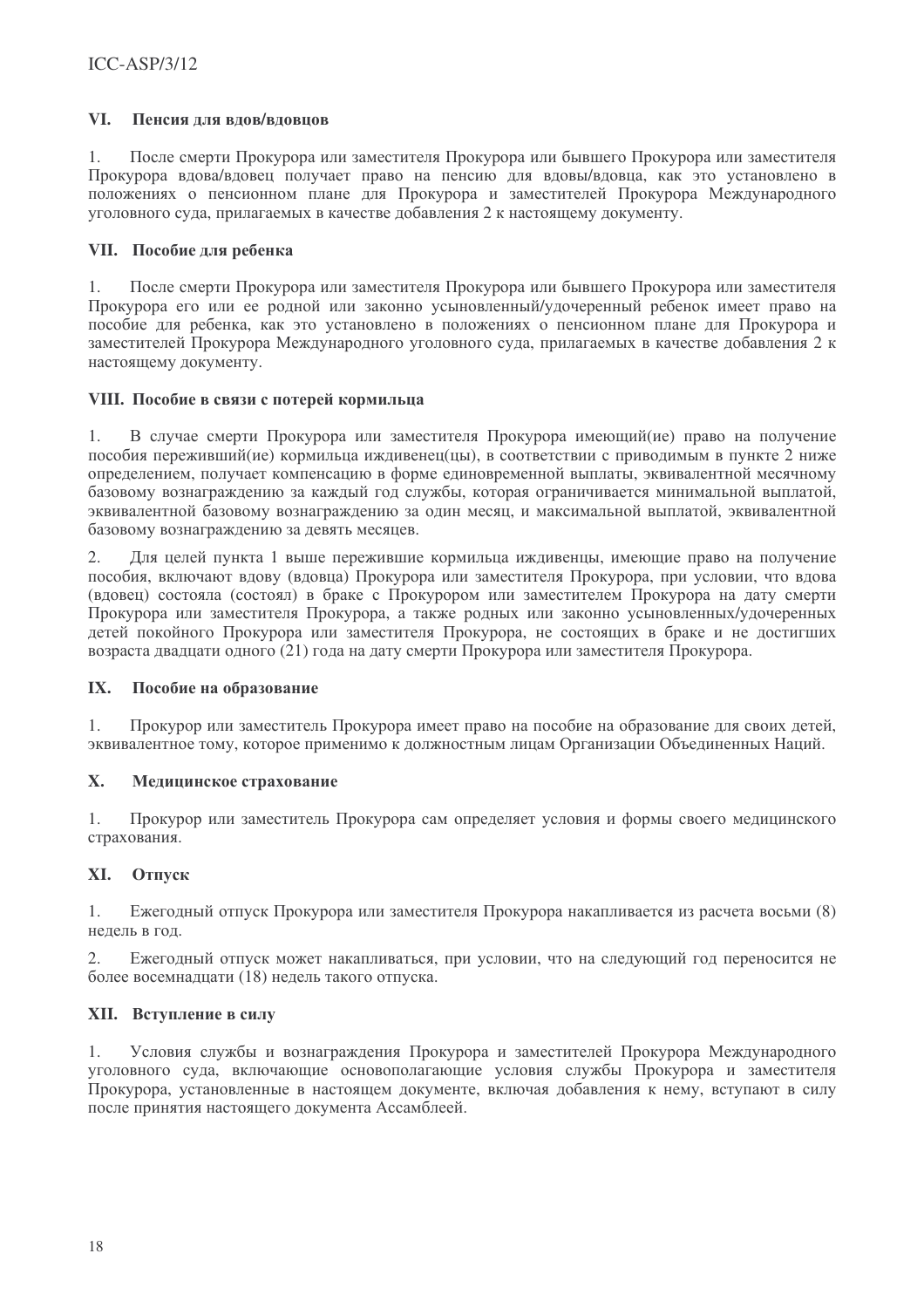## **XIII.** Изменения

1. Условия службы и вознаграждения Прокурора и заместителей Прокурора Международного уголовного суда пересматриваются Ассамблеей одновременно с проведением ею пересмотра условий службы и вознаграждения судей Международного уголовного суда.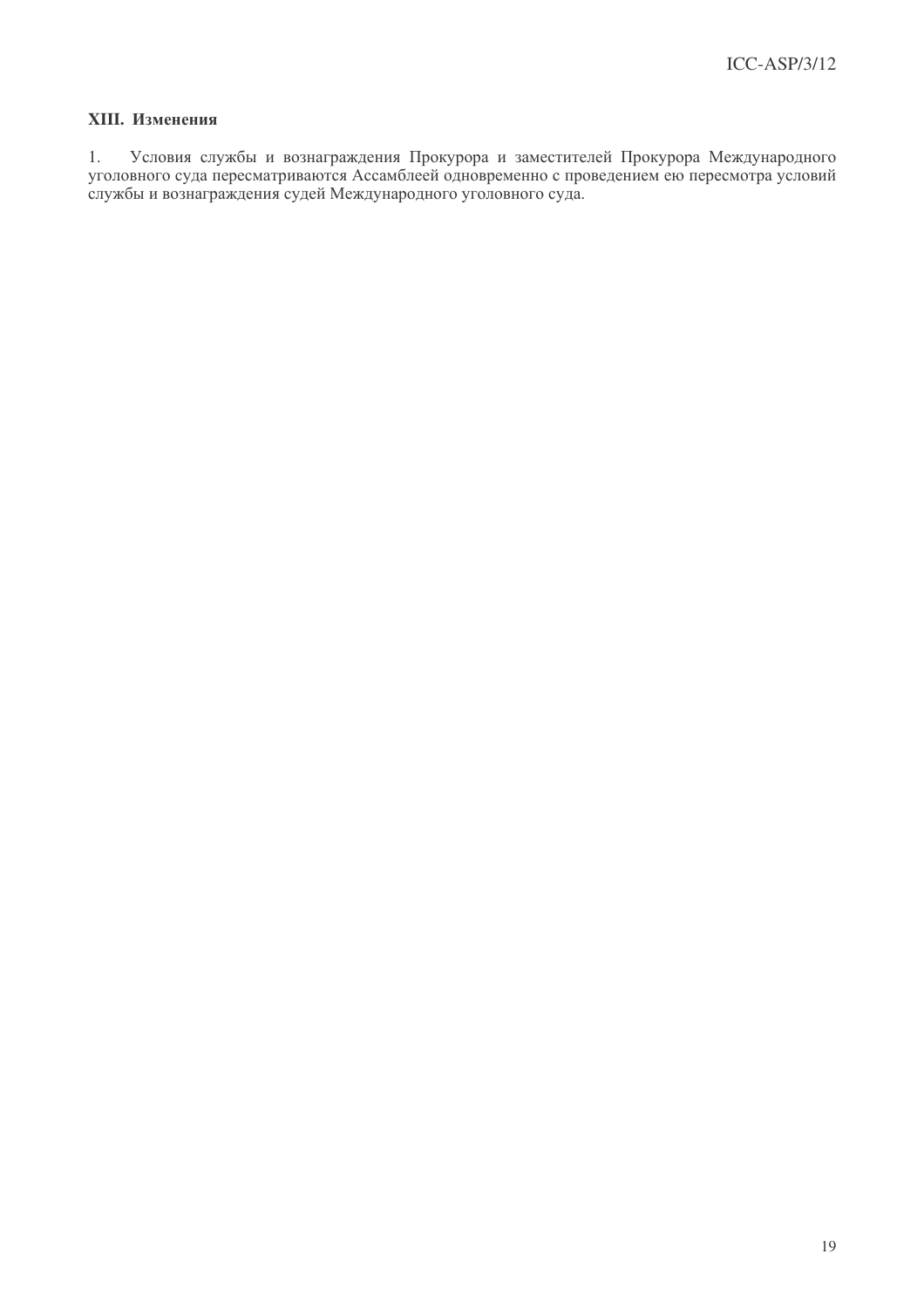# Лобавление 1

## Проект положений о путевых расходах и суточных Прокурора и заместителей Прокурора Международного уголовного суда

### **Статья I** Путевые расхолы

 $1<sub>1</sub>$ Суд в соответствии с условиями, изложенными в настоящих положениях, оплачивает Прокурору и заместителю Прокурора путевые расходы, связанные с надлежащим образом разрешенными поездками. Надлежащим образом разрешенными поездками Прокурора и заместителей Прокурора являются следующие:

- поездка от местожительства, заявленного им или ею во время назначения, до места a) пребывания Суда в связи с переменой местожительства:
- поездка раз в два календарных года, считая с года назначения, от места пребывания Суда  $h)$ к месту, заявленному им/ею при назначении в качестве местожительства, и обратно;
- поездка по истечении его или ее срока службы от места пребывания Суда к месту,  $\mathbf{c}$ ) заявленному им или ею во время назначения в качестве местожительства, или в любое другое место при условии, что расходы по такой поездке не превышают расходов по поездке в то место, которое было во время назначения заявлено им или ею в качестве местожительства:

когда супруга/супруг и/или дети Прокурора или заместителя Прокурора, находящиеся на его/ее иждивении, проживают с ним или ею в месте пребывания Суда, Суд возмещает их путевые расходы, связанные с поездками, которые указаны в подпунктах (а), (b) и (с) настоящего пункта;

другие официальные поездки по линии Суда.  $\mathrm{d}$ 

Во всех случаях путевые расходы, возмещаемые Судом, включают расходы на фактически  $2.$ совершенные поездки при условии, что эти расходы не превышают следующих максимальных причитающихся сумм:

- расходы на проезд бизнес-классом, включая расходы, обычно связанные с поездкой. a) Расходы на провоз багажа, превышающего весом или размером тот багаж, за который обычно перевозчиком дополнительная плата не взимается, к путевым расходам не относятся, за исключением тех случаев, когда провоз дополнительного багажа вызван служебной необходимостью;
- $b)$ поездки совершаются с использованием наиболее экономичных и оптимальных по затрачиваемому времени средств транспорта и маршрутов.

## **Статья II** Суточные

Суточные выплачиваются Прокурору и заместителю Прокурора в служебных поездках в  $1.$ соответствии с подпунктами (a), (c) и (d) пункта 1 статьи I настоящего добавления. Считается, что суточные покрывают все расходы на питание, размещение, местный транспорт, чаевые и прочие личные расходы.

Суточные выплачиваются в соответствии с условиями и нормами, аналогичными стандартным 2. нормам суточных при поездках, применяемым к должностным лицам Организации Объединенных Наций, которые предусмотрены в административной инструкции, касающейся официальных поездок сотрудников Суда. Эта норма может быть сокращена в случае оплаты пансиона и/или гостиницы принимающей стороной. Суточные обычно выплачиваются в евро.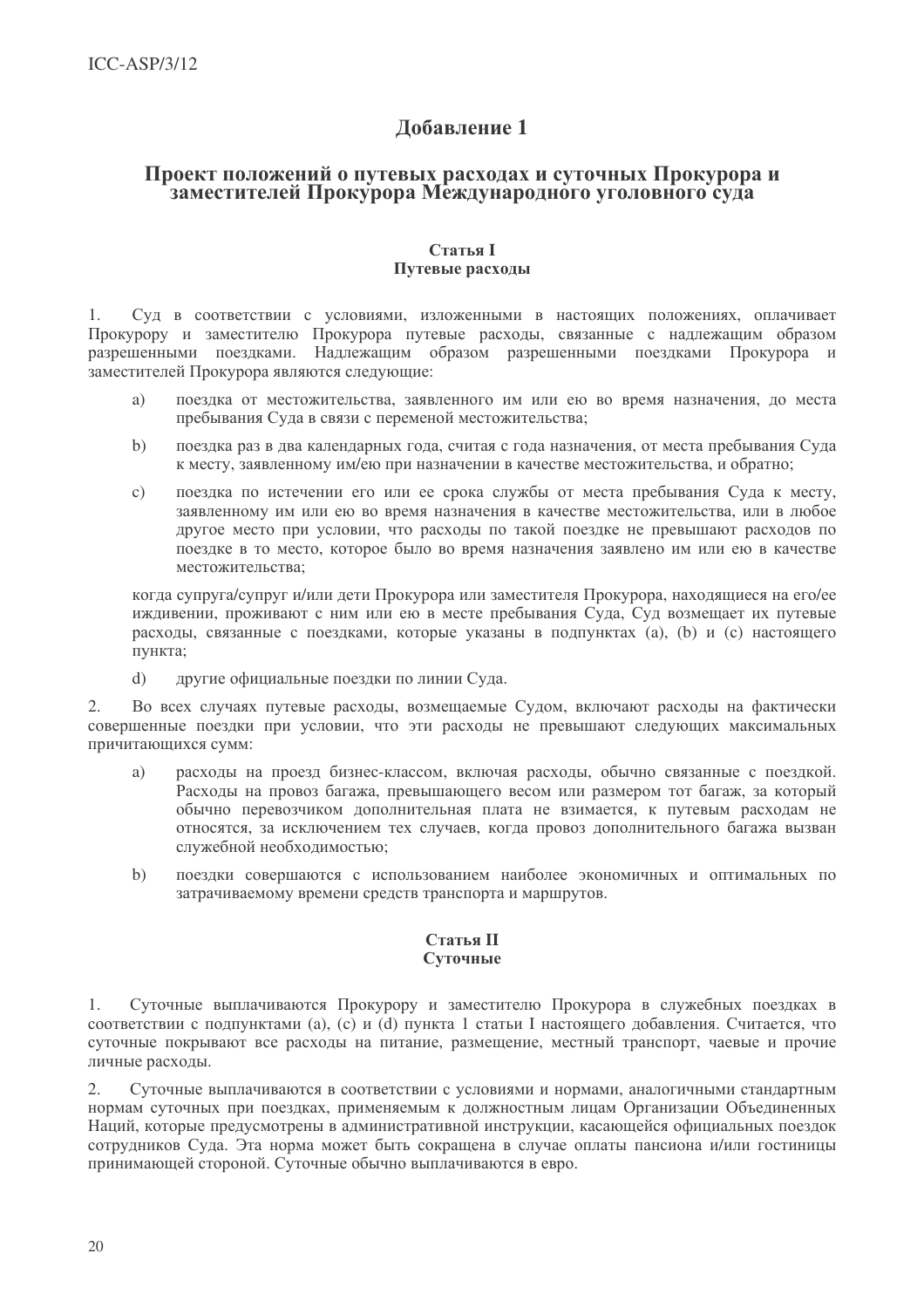По истечении определенного срока пребывания в каком-либо месте размеры суточных  $3<sup>2</sup>$ уменьшаются в соответствии с требованиями общей системы Организации Объединенных Наций.

Когда Прокурора или заместителя Прокурора, совершающего служебную поездку в  $\overline{4}$ соответствии с подпунктами (а), (b) или (с) пункта 1 статьи 1 настоящего добавления, сопровождают супруга/супруг и/или дети, находящиеся на его/ее иждивении, соответствующему Прокурору или заместителю Прокурора выплачиваются суточные на каждого иждивенца в размере половины от той суммы, которая причитается ему самому за эту поездку; когда состоящие на иждивении лица путешествуют самостоятельно в связи с санкционированной поездкой, им выплачивается полная сумма суточных на одного взрослого и половина этой суммы на каждого другого иждивенца.

### Статья III Перевозка имущества и подъемное пособие

Прокурор или заместитель Прокурора, проживающий в Нидерландах в соответствии со  $1<sub>1</sub>$ статьей II Условий службы и вознаграждения Прокурора и заместителей Прокурора Международного уголовного суда, имеет право на следующее:

- $a)$ возмещение расходов по перевозке домашнего имущества и личных вещей к месту пребывания Суда от его или ее местожительства, равное возмещению, предусмотренному лля должностных лиц Организации Объединенных Наций на уровне заместителя Генерального Секретаря (ЗГС) и помошника Генерального Секретаря (ПГС);
- $h)$ подъемное пособие для покрытия расходов по переезду в соответствии с условиями, равнозначными тем, которые предусмотрены для должностных лиц Организации Объединенных Наций на уровне ЗГС и ПГС, соответственно;
- $\mathbf{c})$ по завершении службы - на возмещение расходов по перевозке домашнего имущества и личных вещей от места пребывания Суда к месту, заявленному им или ею во время назначения в качестве местожительства (или в любую другую страну, которую он или она может выбрать для проживания, если это связано с меньшими расходами).

### Статья IV Переезд по завершении службы

Прокурор или заместитель Прокурора, избравший в качестве местожительства место пребывания Суда и непрерывно проживавший в нем по крайней мере пять (5) лет в течение своей службы в Суде, получает после завершения срока службы и выезда из Нидерландов единовременную сумму, эквивалентную восемнадцати (18) неделям чистого годового базового вознаграждения. Прокурор или заместитель Прокурора, избравший в качестве местожительства место пребывания Суда и непрерывно проживавший в нем девять (9) лет или более в течение своей службы в Суде, получает после завершения срока службы и выезда из Нидерландов сумму, эквивалентную двадцати четырем (24) неделям чистого годового базового вознаграждения.

## Статья V Представление и оплата счетов

По окончании поездки или перевозки имущества в кратчайшие сроки должен быть представлен подробный отчет о всех расходах в качестве оправдательного документа к каждому требованию о возмещении путевых расходов и выплате суточных. В требованиях должны быть указаны все статьи расходов, за исключением тех, которые покрываются из суточных, и каждый аванс, полученный от любого подразделения Суда, с приложением, насколько это возможно, соответствующих квитанций за услуги, по которым была произведена оплата. Все расходы должны быть указаны в той валюте, в какой они были произведены, с подтверждением того, что они были вызваны исключительно выполнением служебных обязанностей в связи с деятельностью Суда.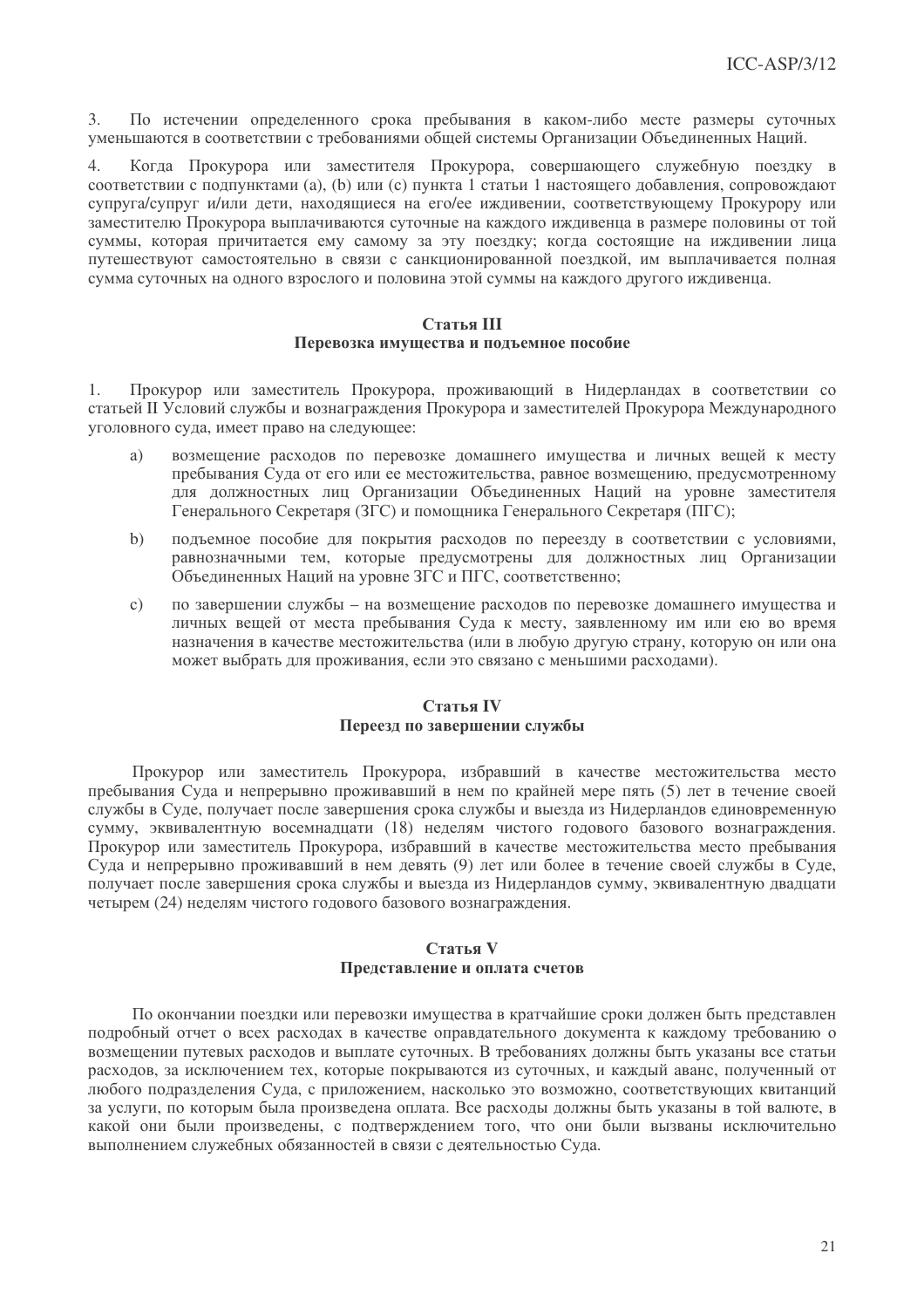# Лобавление 2

# Проект положений о пенсионном плане для Прокурора и заместителей Прокурора Международного уголовного суда

## **Статья I** Пенсия при выходе в отставку

 $1.$ Прокурор или заместитель Прокурора, ушедший со службы и достигший возраста шестидесяти (60) лет, имеет право, с соблюдением положений пункта 6 ниже, на пожизненную пенсию, выплачиваемую ежемесячно, при условии, что он или она:

- находились в должности по крайней мене три (3) года;  $a)$
- не были вынуждены оставить свою должность по причинам, не относящимся к  $b)$ состоянию его или ее здоровья.

 $2.$ Прокурор или заместитель Прокурора, проработавший в лолжности полный левятилетний срок, имеет право на пенсию при выходе в отставку, равную половине своего годового оклада.

Если Прокурор или заместитель Прокурора пробыл в должности как минимум три (3) года, но  $\overline{3}$ . не доработал до полного девятилетнего срока, ему устанавливается пенсия пропорционально меньшего размера.

В тех случаях, когда Прокурор или заместитель Прокурора проработал более девяти лет,  $\overline{4}$ . лополнительной пенсии не выплачивается. Аналогичное положение применяется к Прокурору или заместителю Прокурора, который до или после занятия им или ею должности Прокурора или заместителя Прокурора работал(а) сульей Сула, а также к Прокурору, который до или после занятия им или ею должности Прокурора работал(а) заместителем Прокурора.

 $5<sub>1</sub>$ Прокурор или заместитель Прокурора, служба которого прекрашается до достижения возраста шестилесяти (60) лет и который имел бы право на пенсию при выходе в отставку по достижении им или ею этого возраста, может предпочесть получать пенсию с любой даты после прекращения службы. В таком случае размер его или ее пенсии будет равен актуарному эквиваленту размера пенсии при выходе в отставку, которая выплачивалась бы ему или ей в возрасте шестидесяти (60) лет.

Бывшему Прокурору или заместителю Прокурора, переизбранному на эту должность, пенсия 6 при выходе в отставку не выплачивается до тех пор, пока он или она вновь не уходит со службы. Тогла размер его или ее пенсии опрелеляется на основе общей прололжительности его или ее службы и подлежит сокращению, соответствующему актуарному эквиваленту размера любой пенсии при выходе в отставку, выплаченной ему или ей до лостижения им или ею возраста шестидесяти (60) лет.

### Статья II Пенсия по нетрудоспособности

Прокурор или заместитель Прокурора, которого Бюро Ассамблеи государств-участников  $1<sub>1</sub>$ (именуемое далее Бюро) сочтет неспособным выполнять свои обязанности по причине постоянно плохого состояния здоровья или нетрудоспособности, имеет при оставлении должности право на пенсию по нетрудоспособности, выплачиваемую ежемесячно.

2. Решение о том, действительно ли Прокурор или заместитель Прокурора не способен выполнять свои обязанности по причине постоянно плохого состояния здоровья или нетрудоспособности, основывается на двух медицинских заключениях, одно из которых выдается врачом, назначенным Бюро, а другое – врачом по выбору Прокурора или заместителя Прокурора. В случае расхождения в двух заключениях третье медицинское заключение подлежит получению у врача, выбранного по взаимному согласию Секретариата и Прокурора или заместителя Прокурора.

Размер пенсии по нетрудоспособности равен размеру пенсии при выходе в отставку, которая 3. выплачивалась бы соответствующему Прокурору или заместителю Прокурора в том случае, если бы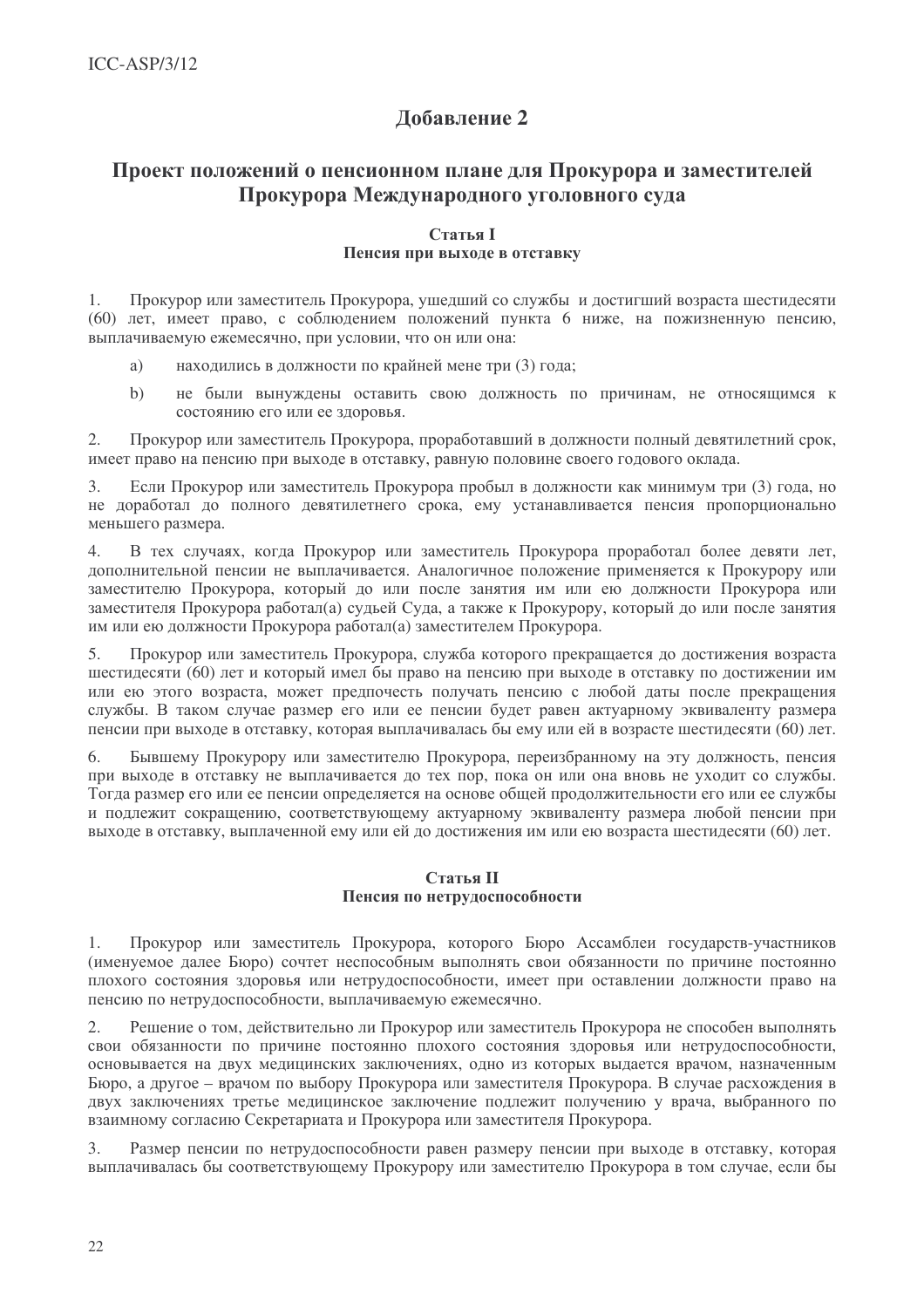он или она на момент выхода в отставку завершил(а) работу в течение того срока службы, на который он или она был(а) избран(а).

### Статья III Пенсия лля влов/вловнов

После смерти состоящего в браке Прокурора или заместителя Прокурора, имевшего право на  $1$ пенсию при выходе в отставку, вдова/вдовец, при условии, что она или он состояла (состоял) в браке с этим бывшим Прокурором или заместителем Прокурора на лату прекрашения службы, имеет право на пенсию для вдов/вдовнов, исчисляемую следующим образом:

- если Прокурор или заместитель Прокурора на лату своей смерти не начал получать свою  $\overline{a}$ ) пенсию при выходе в отставку, то пенсия для вдов/вдовцов составляет половину пенсии, которая выплачивалась бы Прокурору или заместителю Прокурора согласно пункту 5 статьи I выше, если бы Прокурор или заместитель Прокурора начал получать такую пенсию на дату своей смерти, при условии, что пенсия для вдов/вдовцов будет составлять не менее одной двеналиатой части годового оклада:
- $h)$ если Прокурор или заместитель Прокурора начал получать свою пенсию при выходе в отставку на основании пункта 5 статьи I выше до достижения им или ею возраста шестилесяти (60) лет, то пенсия лля влов/вловнов составляет половину такой пенсии, но не менее одной двеналиатой части годового оклада:
- если Прокурор или заместитель Прокурора достиг возраста шестилесяти (60) лет на время  $c)$ начала получения им или ею своей пенсии при выходе в отставку, то пенсия для вдов/вдовцов составляет половину пенсии Прокурора или заместителя Прокурора, но не менее одной шестой части годового оклада.

После смерти состоящего в браке Прокурора или заместителя Прокурора его или ее  $2.$ вдова/вдовец имеет право на пенсию для вдов/вдовцов в размере половины пенсии, которую получал бы Прокурор или заместитель Прокурора, если бы он или она имел(а) право на пенсию по нетрудоспособности на время своей смерти, при условии, что пенсия для вдов/вдовцов составляет не менее одной шестой части годового оклада.

После смерти состоящего в браке бывшего Прокурора или заместителя Прокурора,  $\mathcal{E}$ получавшего пенсию по нетрудоспособности, вдова/вдовец, при условии, что она или он состояла (состоял) в браке с этим бывшим прокурором или заместителем Прокурора на дату прекращения его или ее службы, имеет право на пенсию для вдов/вдовцов в размере половины пенсии, которую получал бывший Прокурор или заместитель Прокурора, при условии, что размер пенсии для вдов/вдовцов будет составлять не менее одной шестой части годового оклада.

 $\overline{4}$ . При вступлении в новый брак выплата пенсии для вдов/вдовцов прекращается, а вдове/вдовцу в качестве окончательного расчета выплачивается единовременная сумма, в два раза превышающая ее или его текущее годовое пособие.

## Статья IV Пособие для ребенка

 $1.$ После смерти Прокурора или заместителя Прокурора либо бывшего Прокурора или заместителя Прокурора его или ее родной или законно усыновленный/удочеренный ребенок имеет право, если он не состоит в браке и не достиг возраста двадцати одного (21) года, на пособие, исчисляемое следующим образом:

- если остается вдова/вдовец имеющая(ий) право на пенсию согласно статье III выше, то a) размер годового пособия для ребенка составляет:
	- $\mathbf{i}$ сумму, равную десяти (10) процентам пенсии при выходе в отставку, которую получал Прокурор или заместитель Прокурора; или,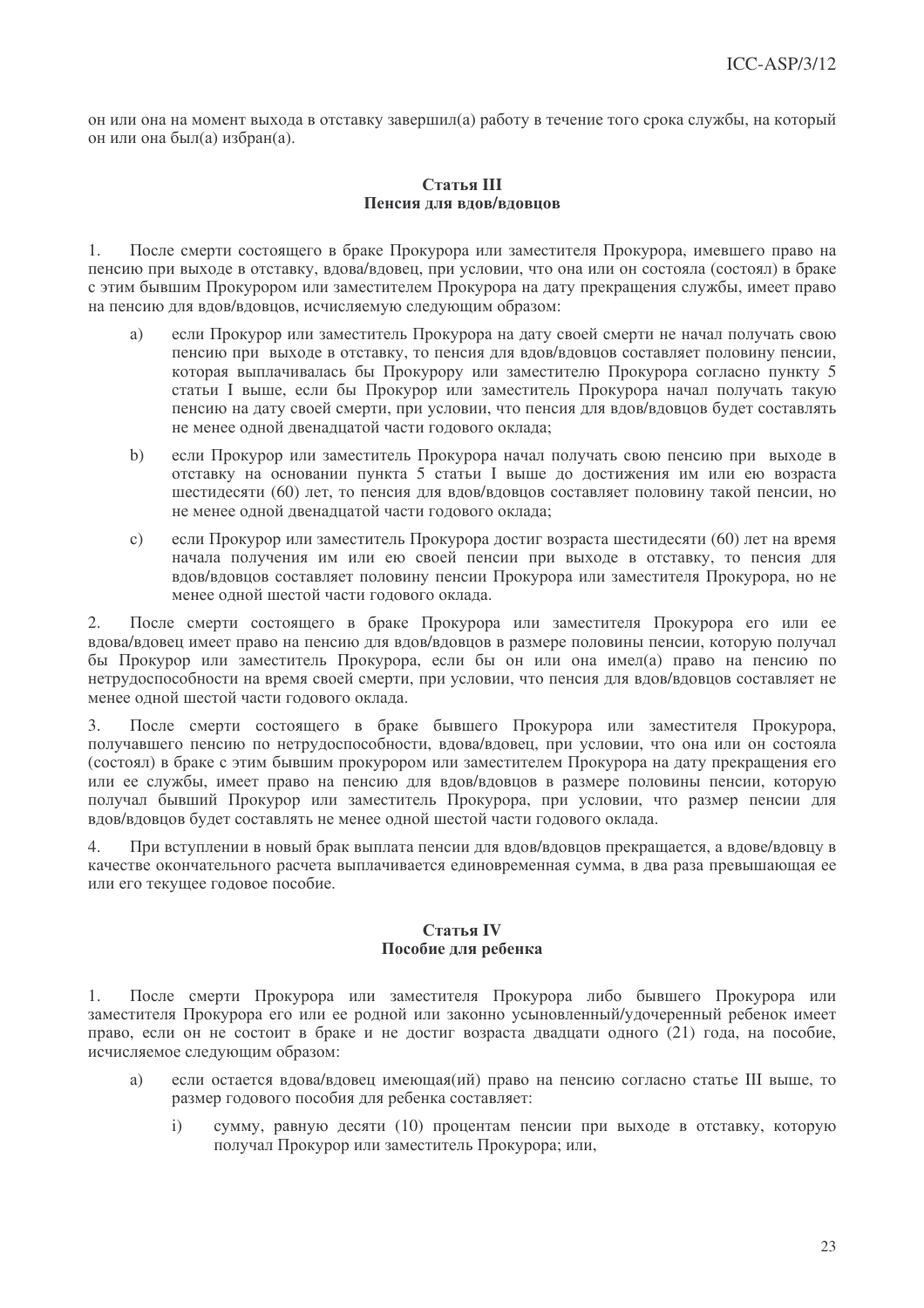- $\mathbf{ii}$ если Прокурор или заместитель Прокурора не начал на дату своей смерти получать свою пенсию в связи с выходом в отставку - десять (10) процентов от пенсии, которая выплачивалась бы ему или ей согласно пункту 5 статьи I, если бы он или она начал(а) получать такую пенсию на дату своей смерти; или,
- в случае смерти Прокурора или заместителя Прокурора при исполнении своих  $\overline{111}$ служебных обязанностей - десять (10) процентов пенсии, которую получал бы Прокурор или заместитель Прокурора, если бы он или она имел(а) право на пенсию по нетрудоспособности на дату своей смерти;

при условии, что во всех случаях размер пособия для ребенка не будет превышать одной трилцать шестой части голового базового оклала:

- $h)$ если не остается вловы/вловца, имеющей(его) право на пенсию согласно статье III, или если влова/вловец умирает, общая сумма пособия для ребенка, выплачиваемая согласно полпункту (а) выше, увеличивается на следующую сумму:
	- если остается только один ребенок, имеющий право на пособие, на половину  $\mathbf{i}$ суммы пенсии, которая выплачивалась или поллежала бы выплате влове/вловиу;
	- если существуют двое или более детей, имеющих право на пособие, на сумму  $\mathbf{ii}$ пенсии, которая выплачивалась или подлежала бы выплате вдове/вдовцу;
- обшая сумма пособия для ребенка, подлежащая выплате согласно подпункту (b) выше,  $\mathbf{c}$ ) лелится в равных лолях межлу всеми имеющими право на пособие летьми для определения размера пособия для каждого ребенка; если кто-либо из детей утрачивает право на пособие, общая сумма пособия, подлежащая выплате остальным детям, пересчитывается в соответствии с подпунктом (b).

 $2.$ Общая сумма пособия для ребенка в сумме с любым выплачиваемым пособием для вдов/вдовцов не должна превышать пенсии, которую получал или должен был бы получать Прокурор или заместитель Прокурора либо бывший Прокурор или заместитель Прокурора, если бы он или она  $6$ ыл $(a)$  жив $(a)$ .

 $3.$ Упомянутое в пункте 1 выше возрастное ограничение недействительно в том случае, если ребенок становится инвалидом в результате болезни или травмы, и пособие по-прежнему выплачивается в течение всего периода инвалидности ребенка.

## Статья VI Прочие положения

Пенсии, предусмотренные настоящими положениями, исчисляются в той валюте, в которой 1. Ассамблеей установлено вознаграждение соответствующего Прокурора или заместителя Прокурора, а именно в евро.

2. Пенсионный план, предусмотренный настоящими положениями, функционирует не за счет взносов, а за счет непосредственных отчислений из бюджета Суда.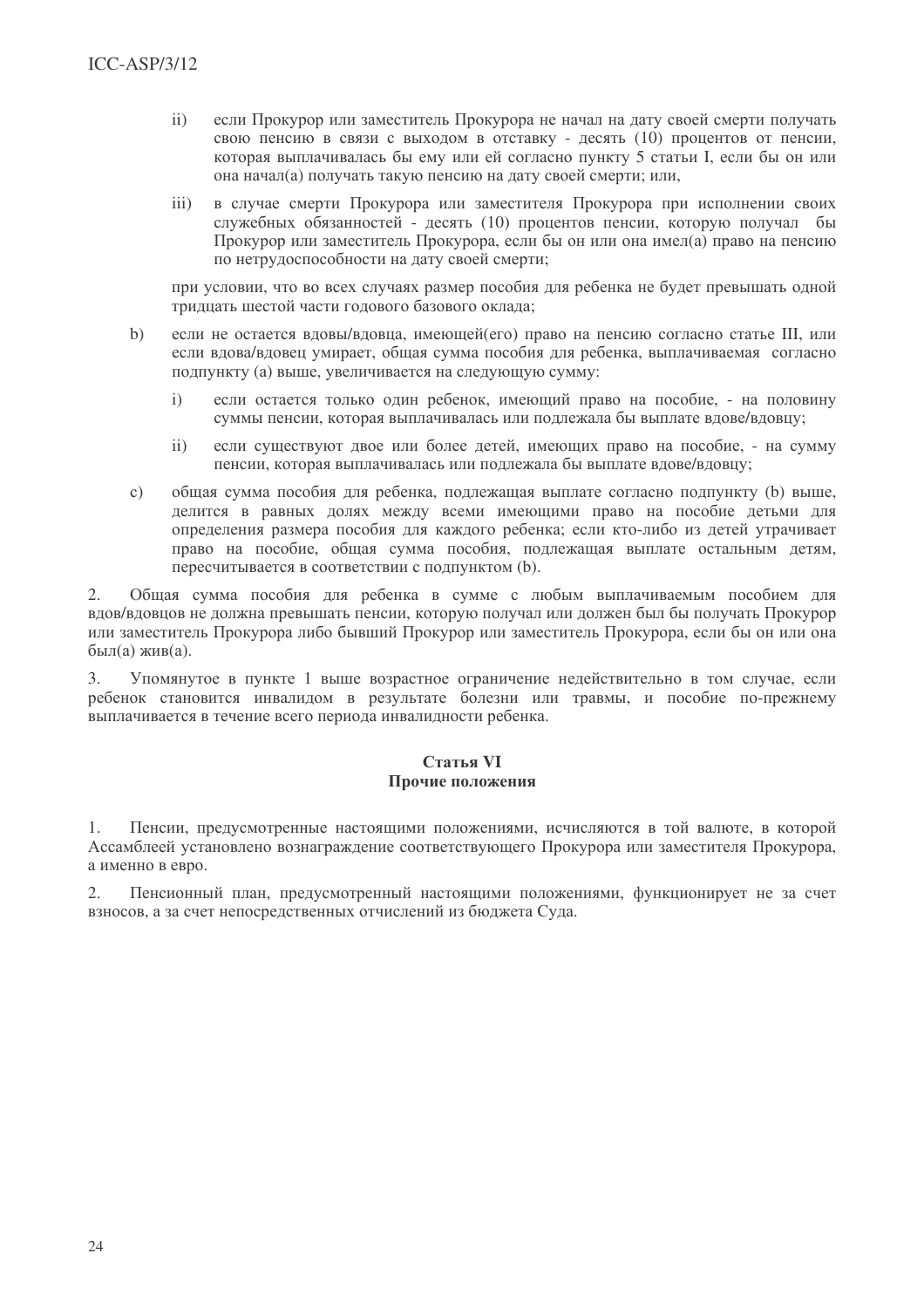# Приложение III

# Проект условий службы и вознаграждения Секретаря Международного **УГОЛОВНОГО СУДА<sup>1</sup>**

Условия службы и вознаграждения Секретаря включают основополагающие условия службы Секретаря Международного уголовного суда (именуемого далее Судом) в соответствии со статьями 43 и 49 Римского статута.

#### I. Использование терминов

 $1.$ «Секретарь» означает Секретаря Суда по смыслу статьи 43 Римского статута.

 $2.$ «Годовой оклад» для цели расчета пенсионного пособия означает годовое вознаграждение без каких-либо надбавок, которое было установлено Ассамблеей и которое получал Секретарь на момент прекращения службы.

«Супруга (супруг)» означает партнера по браку, признанному действительным согласно 3. законодательству страны гражданства Секретаря, или по юридически признанному семейному партнерству, оформленному Секретарем в виде договора согласно законодательству страны ее или его гражданства.

#### II. Местожительство Секретаря

 $1.$ Секретарь поселяется в Нилерландах в достаточной близости от места нахождения Суда, с тем чтобы иметь возможность немедленно прибыть в Суд для выполнения своих обязанностей согласно Римскому статуту и Правилам процедуры и доказывания.

 $2.$ Статус местожительства определяется как обзаведение постоянным жильем путем его приобретения или долгосрочной аренды в сочетании с заявлением Секретаря о статусе постоянного жителя.

#### III. Вознаграждение

 $1.$ Годовое вознаграждение Секретаря составляет 135 000 евро (нетто).

#### IV. Путевые расходы и суточные

 $1.$ Секретарь имеет право на оплату путевых расходов и выплату суточных, как это установлено в положениях о путевых расходах и суточных Секретаря Международного уголовного суда, прилагаемых в качестве добавления 1 к настоящему документу.

#### $V_{\bullet}$ Пенсионный план

 $1.$ Секретарь приобретает после выхода в отставку право на получение пенсии, как это установлено в положениях о пенсионном плане для Секретаря Международного уголовного суда, прилагаемых в качестве добавления 2 к настоящему документу.

Выплачиваемые пенсии автоматически корректируются в том же процентном соотношении и с 2. той же даты, что и вознаграждение.

<sup>&</sup>lt;sup>1</sup> В настоящем документе условия службы заместителя Секретаря не рассматриваются по двум причинам: вопервых, в бюджете 2005 года должность заместителя Секретаря не предусмотрена, во-вторых, в Римском статуте и Правилах процедуры и доказывания не указывается срок полномочий заместителя Секретаря и не регулируется вопрос о том, может ли он или она переизбираться. Поэтому на данном этапе невозможно рассчитать размер пенсионного пособия заместителя Секретаря.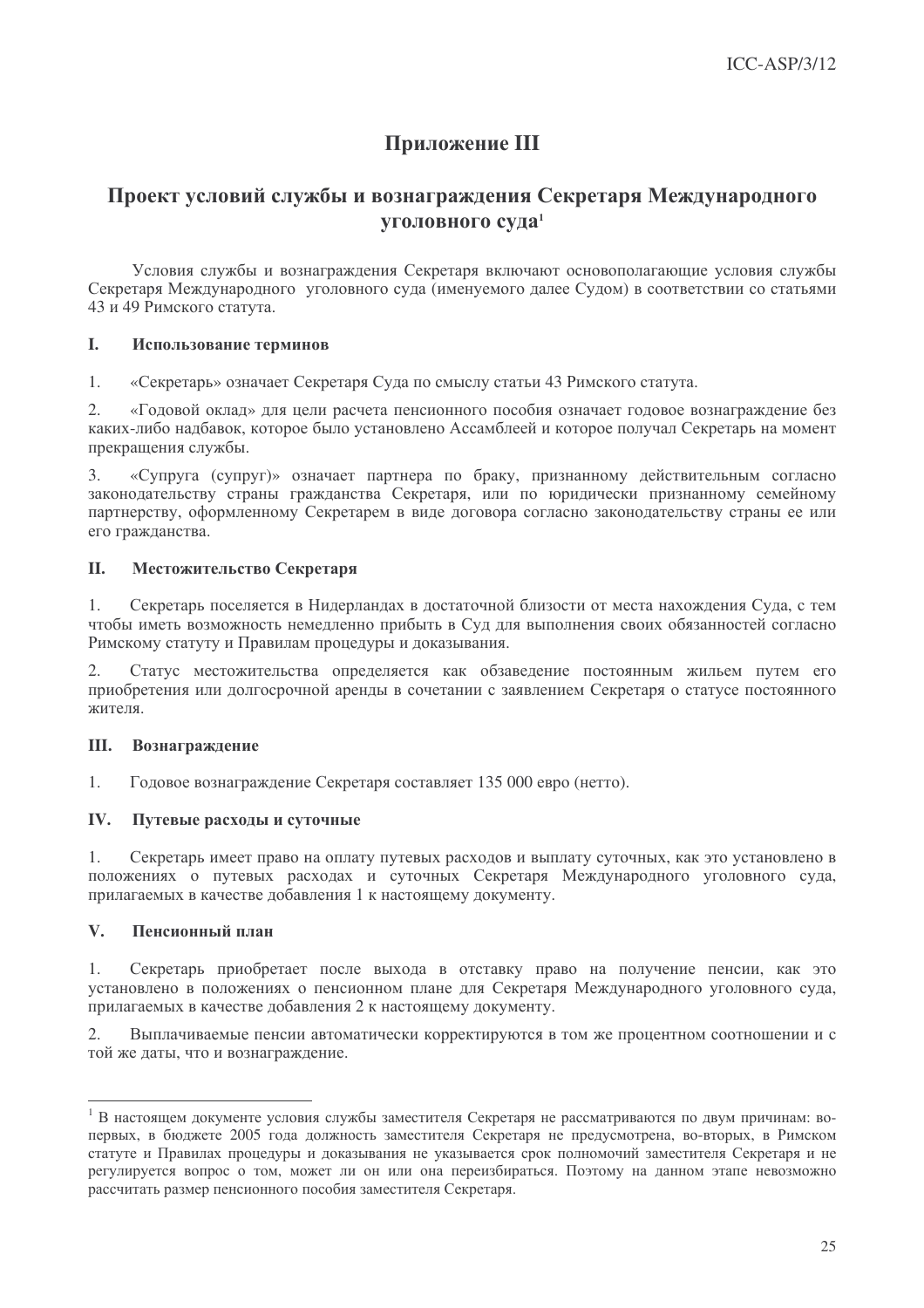#### VI. Пенсия лля влов/вловнов

 $1<sub>1</sub>$ После смерти Секретаря или бывшего Секретаря влова/вловец получает право на пенсию для вдовы/вдовца, как это установлено в положениях о пенсионном плане для Секретаря Международного уголовного суда, прилагаемых в качестве добавления 2 к настоящему документу.

## VII. Пособие для ребенка

 $1$ После смерти Секретаря или бывшего Секретаря его или ее родной или законно усыновленный/удочеренный ребенок имеет право на пособие для ребенка, как это установлено в положениях о пенсионном плане для Секретаря Международного уголовного суда, прилагаемых в качестве добавления 2 к настоящему документу.

## VIII. Пособие в связи с потерей кормильца

 $1.$ В случае смерти Секретаря имеющий(ие) право на получение пособия переживший(ие) кормильца ижливенец (цы), в соответствии с приволимым в пункте 2 ниже определением, получает компенсацию в форме единовременной выплаты, эквивалентной месячному базовому<br>вознаграждению за каждый год службы, которая ограничивается минимальной выплатой, эквивалентной базовому вознагражлению за один месяц, и максимальной выплатой, эквивалентной базовому вознаграждению за девять месяцев.

Лля нелей пункта 1 выше пережившие кормильна иждивенны, имеющие право на получение  $2.$ пособия, включают вдову (вдовца) Секретаря, при условии, что вдова (вдовец) состояла (состоял) в браке с Секретарем на лату смерти Секретаря, а также родных или законно усыновленных/удочеренных детей покойного Секретаря, не состоящих в браке и не достигших возраста двадцати одного (21) года на дату смерти Секретаря.

#### IX. Пособие на образование

1. Секретарь имеет право на пособие на образование для своих детей, эквивалентное тому, которое применимо к должностным лицам Организации Объединенных Наций.

#### $\mathbf{X}$ . Медицинское страхование

 $1.$ Секретарь сам определяет условия и формы своего медицинского страхования.

#### Отпуск XI.

 $1.$ Ежегодный отпуск Секретаря накапливается из расчета восьми (8) недель в год.

2. Ежегодный отпуск может накапливаться, при условии, что на следующий год переносится не более восемнадцати (18) недель такого отпуска.

## **XII.** Вступление в силу

 $1.$ Условия службы и вознаграждения Секретаря Международного уголовного суда, включающие основополагающие условия службы Секретаря, установленные в настоящем документе, включая добавления к нему, вступают в силу после принятия настоящего документа Ассамблеей.

## **XIII.** Изменения

 $1.$ Условия службы Секретаря Международного уголовного суда пересматриваются Ассамблеей одновременно с проведением ею пересмотра условий службы и вознаграждения судей Международного уголовного суда.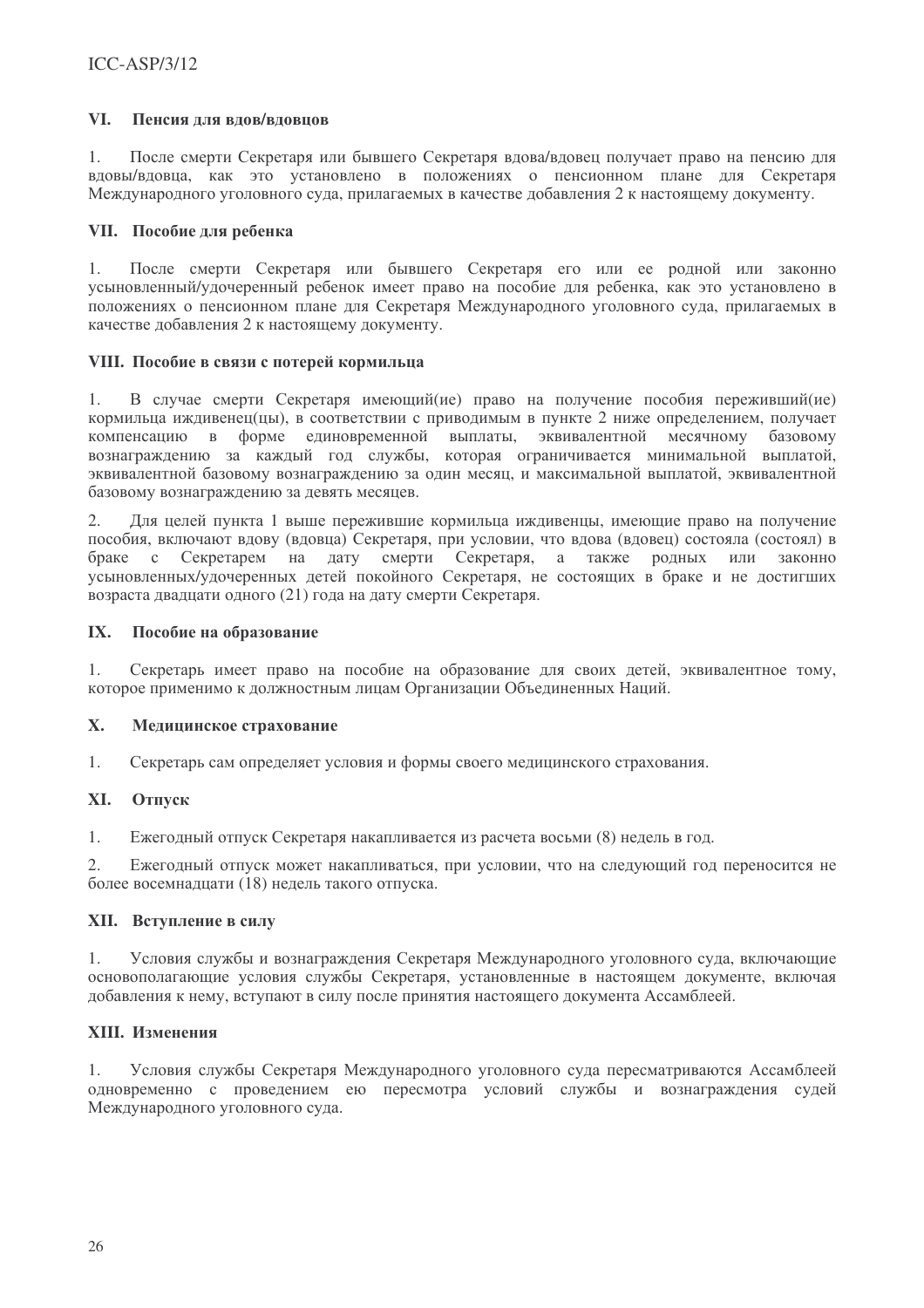# Лобавление 1

# Проект положений о путевых расходах и суточных Секретаря Международного уголовного суда

### **Статья I** Путевые расходы

Сул в соответствии с условиями, изложенными в настоящих положениях, оплачивает  $\mathbf{1}$ Секретарю путевые расходы, связанные с надлежащим образом разрешенными поездками. Надлежащим образом разрешенными поездками Секретаря являются следующие:

- поездка от местожительства, заявленного им или ею во время назначения, до места  $a)$ пребывания Суда в связи с переменой местожительства:
- поездка раз в два календарных года, считая с года назначения, от места пребывания Суда  $h)$ к месту, заявленному им/ею при назначении в качестве местожительства, и обратно:
- $c)$ поездка по истечении его или ее срока службы от места пребывания Суда к месту, заявленному им или ею во время назначения в качестве местожительства, или в любое лругое место при условии, что расхолы по такой поездке не превышают расходов по поездке в то место, которое было во время назначения заявлено им или ею в качестве местожительства:

когда супруга/супруг и/или дети Секретаря, находящиеся на его/ее иждивении, проживают с ним или ею в месте пребывания Суда, Суд возмещает их путевые расходы, связанные с поездками, которые указаны в подпунктах (а), (b) и (с) настоящего пункта;

лругие официальные поезлки по линии Сула.  $\mathbf{d}$ 

Во всех случаях путевые расхолы, возмешаемые Судом, включают расхолы на фактически  $\mathfrak{2}$ . совершенные поездки при условии, что эти расходы не превышают следующих максимальных причитающихся сумм:

- расходы на проезд бизнес-классом, включая расходы, обычно связанные с поездкой.  $a)$ Расходы на провоз багажа, превышающего весом или размером тот багаж, за который обычно перевозчиком дополнительная плата не взимается, к путевым расходам не относятся, за исключением тех случаев, когда провоз дополнительного багажа вызван служебной необходимостью:
- поездки совершаются с использованием наиболее экономичных и оптимальных по  $b)$ затрачиваемому времени средств транспорта и маршрутов.

## Статья II Суточные

Суточные выплачиваются Секретарю в служебных поездках в соответствии с подпунктами (а),  $1<sup>1</sup>$ (c) и (d) пункта 1 статьи I настоящего добавления. Считается, что суточные покрывают все расходы на питание, размещение, местный транспорт, чаевые и прочие личные расходы.

Суточные выплачиваются в соответствии с условиями и нормами, аналогичными стандартным 2. нормам суточных при поездках, применяемым к должностным лицам Организации Объединенных Наций, которые предусмотрены в административной инструкции, касающейся официальных поездок сотрудников Суда. Эта норма может быть сокращена в случае оплаты пансиона и/или гостиницы принимающей стороной. Суточные обычно выплачиваются в евро.

По истечении определенного срока пребывания в каком-либо месте размеры суточных 3. уменьшаются в соответствии с требованиями общей системы Организации Объединенных Наций.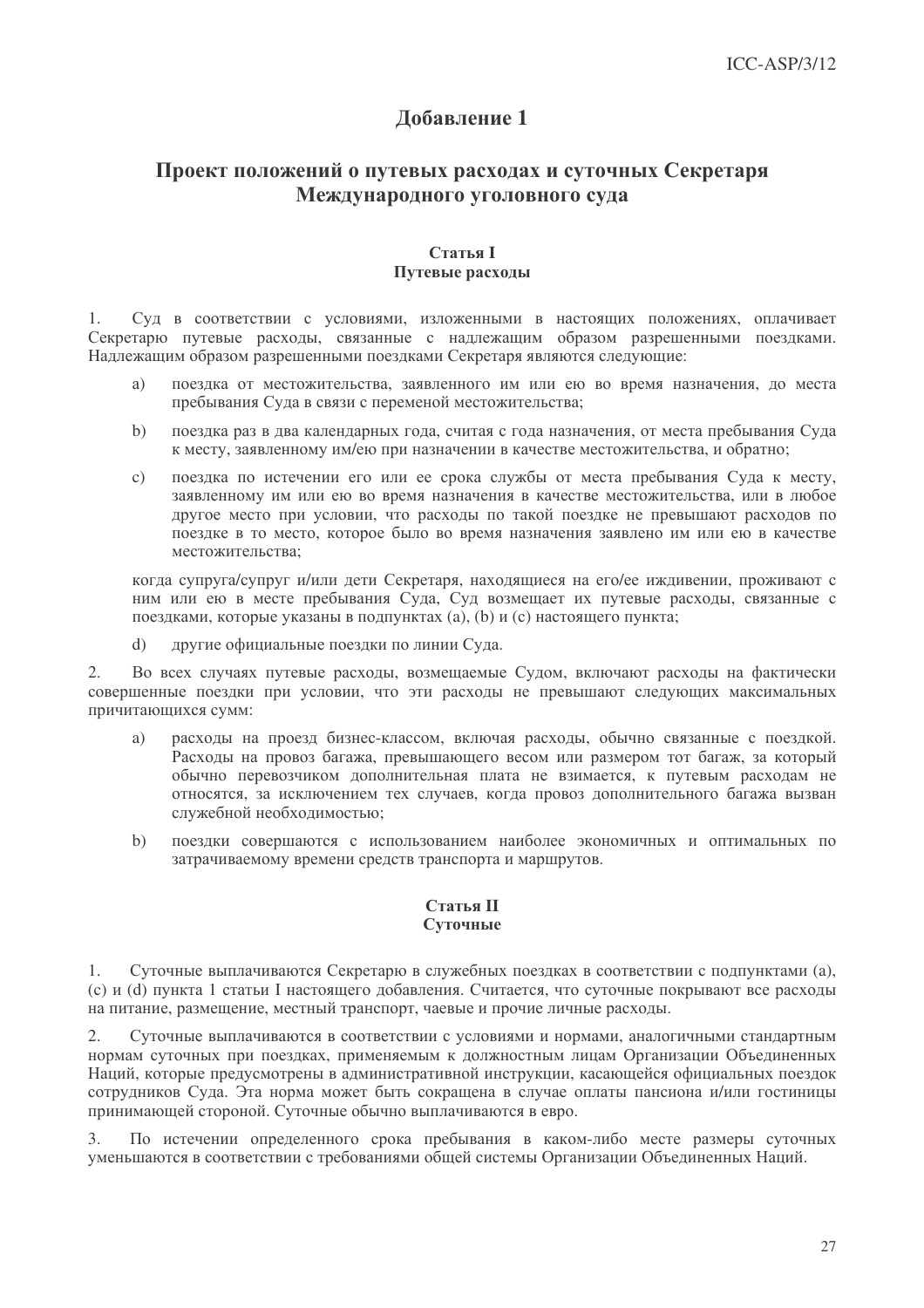$\overline{4}$ . Когда Секретаря, совершающего служебную поездку в соответствии с подпунктами (а), (b) или (c) пункта 1 статьи 1 настоящего лобавления, сопровождают супруга/супруг и/или дети, находящиеся на его/ее ижливении, соответствующему Секретарю выплачиваются суточные на каждого ижливенца в размере половины от той суммы, которая причитается ему самому за эту поездку; когда состоящие на иждивении лица путешествуют самостоятельно в связи с санкционированной поездкой, им выплачивается полная сумма суточных на одного взрослого и половина этой суммы на каждого другого иждивенца.

### Статья III Перевозка имущества и подъемное пособие

 $1<sub>1</sub>$ Секретарь, проживающий в Нидерландах в соответствии со статьей II Условий службы и вознаграждения Секретаря Международного уголовного суда, имеет право на следующее:

- a) возмещение расходов по перевозке домашнего имущества и личных вещей к месту пребывания Суда от его или ее местожительства, равное возмещению, предусмотренному лля должностных лиц Организации Объединенных Наций на уровне помощника Генерального Секретаря (ПГС);
- подъемное пособие для покрытия расходов по переезду в соответствии с условиями,  $b)$ равнозначными тем, которые предусмотрены для должностных лиц Организации Объединенных Наций на уровне ПГС;
- $c)$ по завершении службы - на возмещение расходов по перевозке домашнего имущества и личных вещей от места пребывания Суда к месту, заявленному им или ею во время назначения в качестве местожительства (или в любую другую страну, которую он или она может выбрать для проживания, если это связано с меньшими расходами).

## Статья IV Переезд по завершении службы

Секретарь, избравший в качестве местожительства место пребывания Суда и непрерывно проживавший в нем по крайней мере пять (5) лет в течение своей службы в Суде, получает после завершения срока службы и выезда из Нидерландов единовременную сумму, эквивалентную восемнадцати (18) неделям чистого годового базового вознаграждения. Секретарь, избравший в качестве местожительства место пребывания Суда и непрерывно проживавший в нем девять (9) лет или более в течение своей службы в Суде, получает после завершения срока службы и выезда из Нидерландов сумму, эквивалентную двадцати четырем (24) неделям чистого годового базового вознаграждения.

### Статья V Представление и оплата счетов

По окончании поездки или перевозки имущества в кратчайшие сроки должен быть представлен подробный отчет о всех расходах в качестве оправдательного документа к каждому требованию о возмещении путевых расходов и выплате суточных. В требованиях должны быть указаны все статьи расходов, за исключением тех, которые покрываются из суточных, и каждый аванс, полученный от любого подразделения Суда, с приложением, насколько это возможно, соответствующих квитанций за услуги, по которым была произведена оплата. Все расходы должны быть указаны в той валюте, в какой они были произведены, с подтверждением того, что они были вызваны исключительно выполнением служебных обязанностей в связи с деятельностью Суда.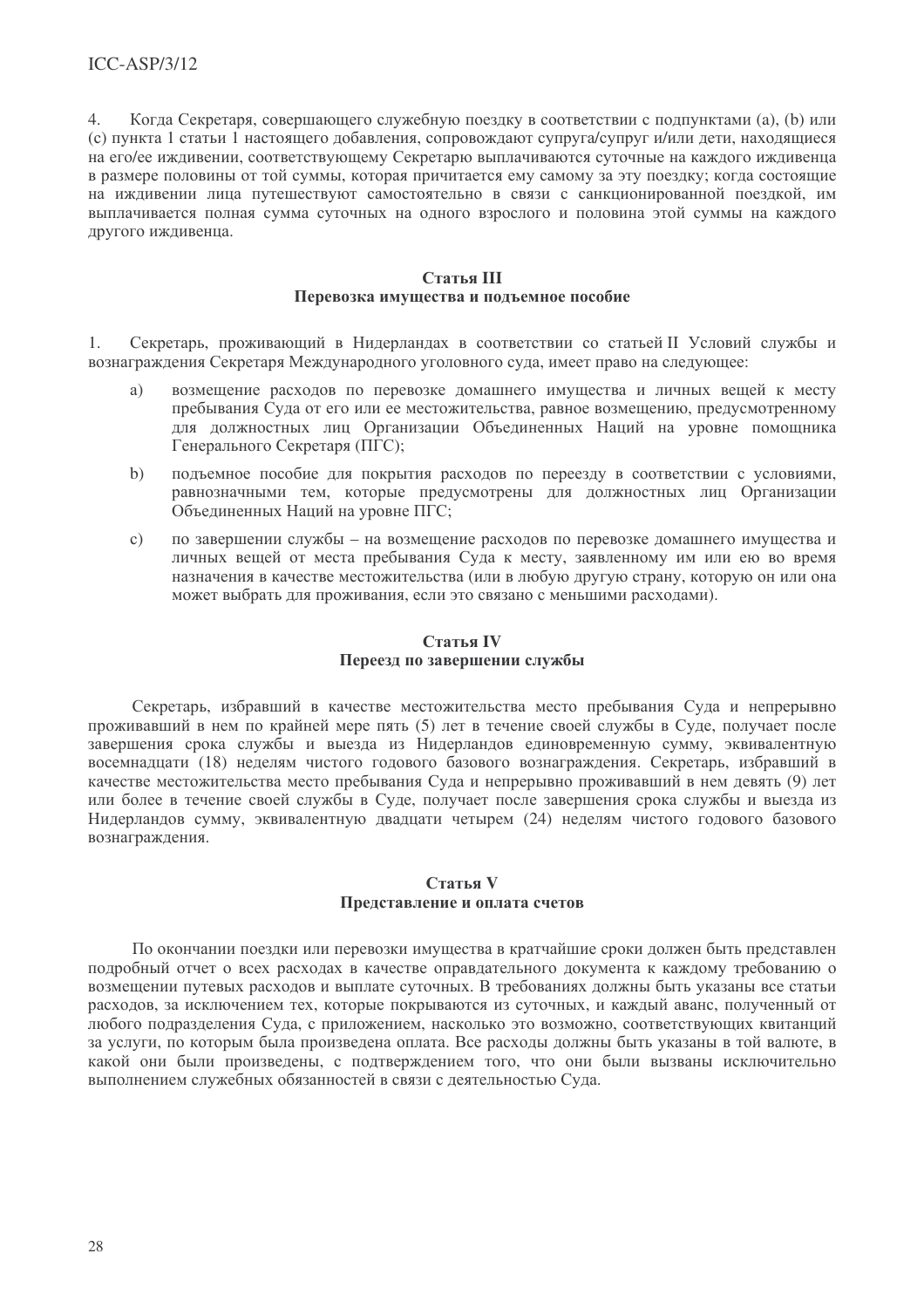# Добавление 2

# Проект положений о пенсионном плане для Секретаря Международного уголовного суда

### **Статья I** Пенсия при выходе в отставку

Секретарь, ушедший со службы и достигший возраста шестидесяти (60) лет, имеет право, с  $\mathbf{1}$ . соблюдением пункта 6 ниже, на пожизненную пенсию, выплачиваемую ежемесячно, при условии, что он или она:

- находились в должности по крайней мере три (3) года; a)
- не были вынуждены оставить свою должность по причинам, не относящимся к  $h)$ состоянию его или ее здоровья.

 $\overline{2}$ . Секретарь, проработавший в должности полный пятилетний срок, имеет право на пенсию при выходе в отставку, равную пяти восемнадцатым (5/18) частям своего годового оклада<sup>2</sup>.

Если Секретарь переизбирается, то он или она имеет право на две сорок пятых (2/45) части его 3. или ее годового оклада<sup>3</sup> за каждый дополнительный год, проработанный в качестве Секретаря, до максимального размера пенсии при выходе в отставку, составляющего половину его или ее годового оклада. За пребывание Секретаря в должности свыше десяти лет дополнительной пенсии не выплачивается.

 $\overline{4}$ Если Секретарь пробыл в лолжности как минимум три (3) гола, но не лоработал ло полного пятилетнего срока, ему устанавливается пенсия пропорционально меньшего размера.

5. Секретарь, служба которого прекращается до достижения возраста шестидесяти (60) лет и который имел бы право на пенсию при выходе в отставку по достижении им или ею этого возраста, может предпочесть получать пенсию с любой даты после прекращения службы. В таком случае размер его или ее пенсии будет равен актуарному эквиваленту размера пенсии при выходе в отставку, которая выплачивалась бы ему или ей в возрасте шестидесяти (60) лет.

6. Бывшему Секретарю, переизбранному на эту должность, пенсия при выходе в отставку не выплачивается до тех пор, пока он или она вновь не уходит со службы. Тогда размер его или ее пенсии определяется на основе общей продолжительности его или ее службы и подлежит сокращению, соответствующему актуарному эквиваленту любой пенсии при выходе в отставку, выплаченной ему или ей до достижения им или ею возраста шестидесяти (60) лет.

<sup>&</sup>lt;sup>2</sup> Пенсия Секретаря установлена на основе расчета пенсии судей Суда с учетом разницы в сроках полномочий (пять лет для Секретаря и девять лет - для судей). Судьи получают пенсию при выходе в отставку в размере половины их годового оклада, проработав полный срок в девять лет. Поэтому Секретарь должен получать пять девятых (5/9) частей от половины своего годового оклада, что равно пяти восемнадцатым (5/18) частям его или ее годового оклада, проработав полный срок в пять лет.

<sup>3</sup> Если Секретарь переизбирается, то он или она должен иметь право на увеличение своей пенсии при выходе в отставку до максимальной суммы, составляющей половину его или ее оклада. Судьи получают максимальную пенсию при выходе в отставку, составляющую половину их годового оклада, проработав один полный срок, т.е. девять лет. Вследствие этого представляется разумным назначать Секретарю, проработавшему полный второй срок, т.е. в общей сложности 10 лет, максимальную пенсию при выходе в отставку, составляющую половину его или ее годового оклада. Учитывая тот факт, что он или она имеет право на пять восемнадцатых (5/18) частей своего годового оклада, остальные четыре восемнадцатых (4/18) части (с увеличением до девяти восемнадцатых (9/18) частей от годового оклада, что составляет половину годового оклада) прибавляются с нарастанием в течение пяти лет второго срока полномочий. Таким образом, ежегодное увеличение в течение второго срока полномочий составляет две сорок пятых (2/45) части годового оклада (4/18 х 1/5 = 4/90 = 2/45).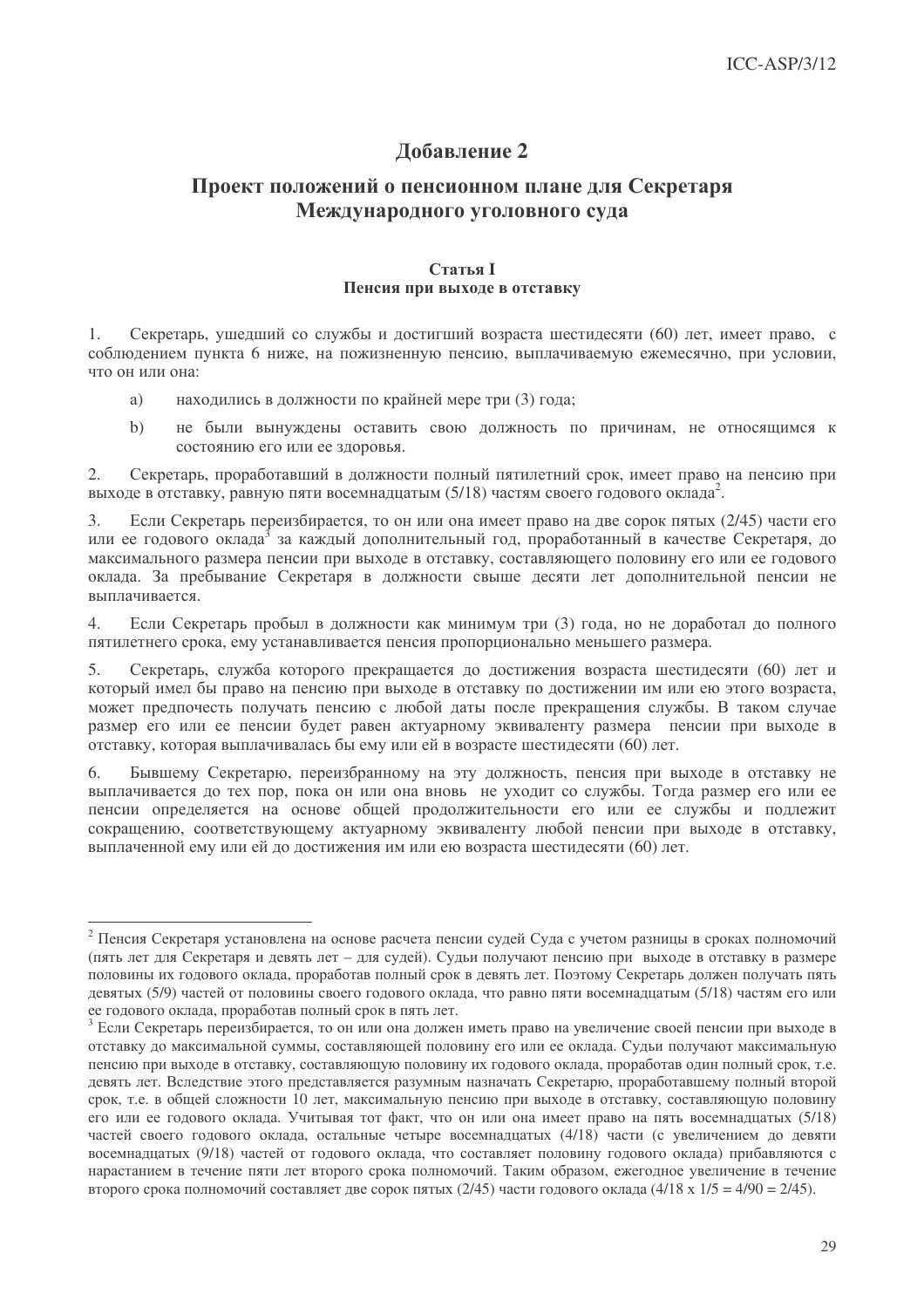## Статья II Пенсия по нетрудоспособности

Секретарь, которого Президиум Суда сочтет неспособным выполнять свои обязанности по  $1$ причине постоянно плохого состояния здоровья или нетрудоспособности, имеет право при оставлении должности на пенсию по нетрудоспособности, выплачиваемую ежемесячно.

Решение о том, действительно ли Секретарь не способен выполнять свои обязанности по  $2^{\circ}$ причине постоянно плохого состояния злоровья или нетрулоспособности, основывается на лвух мелицинских заключениях, одно из которых вылается врачом, назначенным Президиумом, а другое врачом по выбору Секретаря. В случае расхождения в двух заключениях третье мелицинское заключение подлежит получению у врача, выбранного по взаимному согласию Президиума и Секретаря.

 $3<sub>1</sub>$ Размер пенсии по нетрудоспособности равен размеру пенсии при выходе в отставку, которая выплачивалась бы соответствующему Секретарю в том случае, если бы он или она на момент выхода в отставку завершил(а) работу в течение того срока службы, на который он или она был(а) избран(а).

## Статья III Пенсия лля влов/вловнов

После смерти состоящего в браке Секретаря, имевшего право на пенсию при выходе в отставку,  $1<sup>1</sup>$ влова/вловец, при условии, что она или он состояла (состоял) в браке с этим бывшим Секретарем на лату прекрашения им или ею службы, имеет право на пенсию для вдов/вловцов, исчисляемую следующим образом:

- если Секретарь на дату своей смерти не начал получать свою пенсию при выходе в  $a)$ отставку, то пенсия для влов/вловнов составляет половину пенсии, которая выплачивалась бы Секретарю согласно пункту 5 статьи I выше, если бы Секретарь начал получать такую пенсию на дату своей смерти, при условии, что пенсия для вдов/вдовцов будет составлять не менее одной двенадцатой части годового оклада;
- если Секретарь начал получать свою пенсию при выходе в отставку на основании  $b)$ пункта 5 статьи I выше до достижения им или ею возраста шестидесяти (60) лет, то пенсия для вдов/вдовцов составляет половину такой пенсии, но не менее одной двенадцатой части годового оклада;
- если Секретарь достиг возраста шестидесяти (60) лет на время начала получения им или  $\mathbf{c})$ ею своей пенсии при выходе в отставку, то пенсия для вдов/вдовцов составляет половину пенсии Секретаря, но не менее одной шестой части годового оклада.

2. После смерти состоящего в браке Секретаря его или ее вдова/вдовец имеет право на пенсию для вдов/вдовцов в размере половины пенсии, которую получал бы Секретарь, если бы он/она имел(а) право на пенсию по нетрудоспособности на время своей смерти, при условии, что пенсия для вдов/вдовцов составляет не менее одной шестой части годового оклада.

После смерти состоящего в браке бывшего Секретаря, получавшего пенсию по 3. нетрудоспособности, вдова/вдовец, при условии, что она или он состояла (состоял) в браке с этим бывшим Секретарем на дату прекращения его или ее службы, имеет право на пенсию для вдов/вдовцов в размере половины пенсии, которую получал бывший Секретарь, при условии, что размер пенсии для вдов/вдовцов будет составлять не менее одной шестой части годового оклада.

 $\overline{4}$ . При вступлении в новый брак выплата пенсии для вдов/вдовцов прекращается, а вдове/вдовцу в качестве окончательного расчета выплачивается единовременная сумма, в два раза превышающая ее или его текущее годовое пособие.